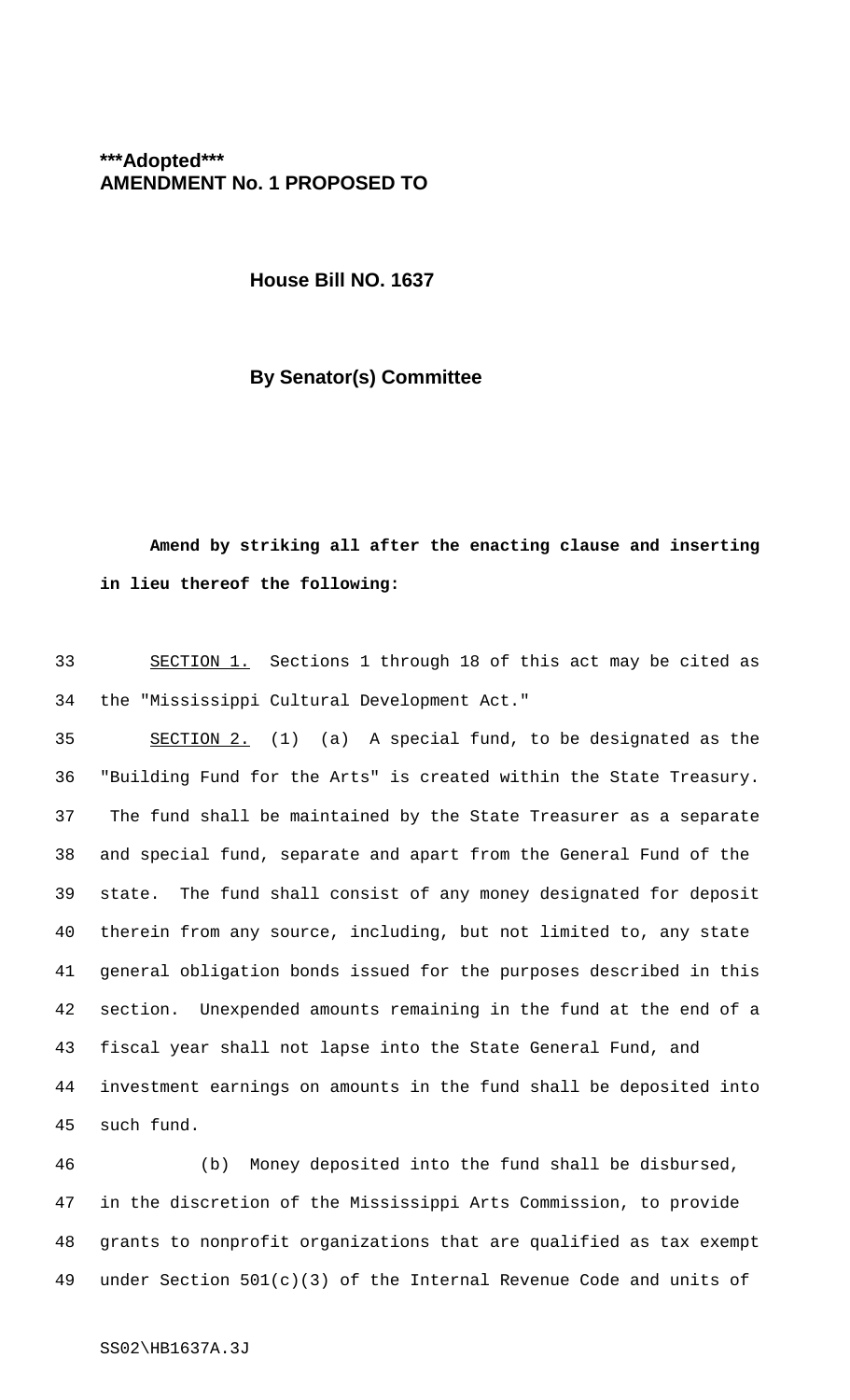local government to pay the costs of (i) repair, upgrading, expansion, renovation or enhancement of existing buildings and facilities for the presentation, teaching or exhibition of the arts in any and all of its forms, and furniture, equipment and/or technology for such buildings or facilities, or (ii) the purchase or other acquisition of motion picture or video equipment for use in production activities, including payments made to retire interest-bearing loans used to purchase a motion picture sound stage. The entity to which such grants are made shall provide matching funds from local, federal or private sources equal to forty percent (40%) of the proposed project cost in order to be eligible for a grant under this section.

 (2) Amounts deposited into such special fund shall be disbursed to pay the costs of projects described in subsection (1) of this section. If any monies in the special fund are derived from proceeds of bonds issued under Sections 3 through 18 of this act and are not used within four (4) years after the date such bond proceeds are deposited into the special fund, then the Mississippi Arts Commission shall provide an accounting of such unused monies to the State Bond Commission.

 (3) The Mississippi Arts Commission is expressly authorized and empowered to receive and expend any local or other source funds in connection with the expenditure of funds provided for in this section. The expenditure of money deposited into the special fund shall be under the direction of the Mississippi Arts Commission, and such funds shall be paid by the State Treasurer upon warrants issued by the Department of Finance and Administration upon request of the Mississippi Arts Commission, which warrants shall be issued upon requisitions signed by the Executive Director of the Mississippi Arts Commission or his or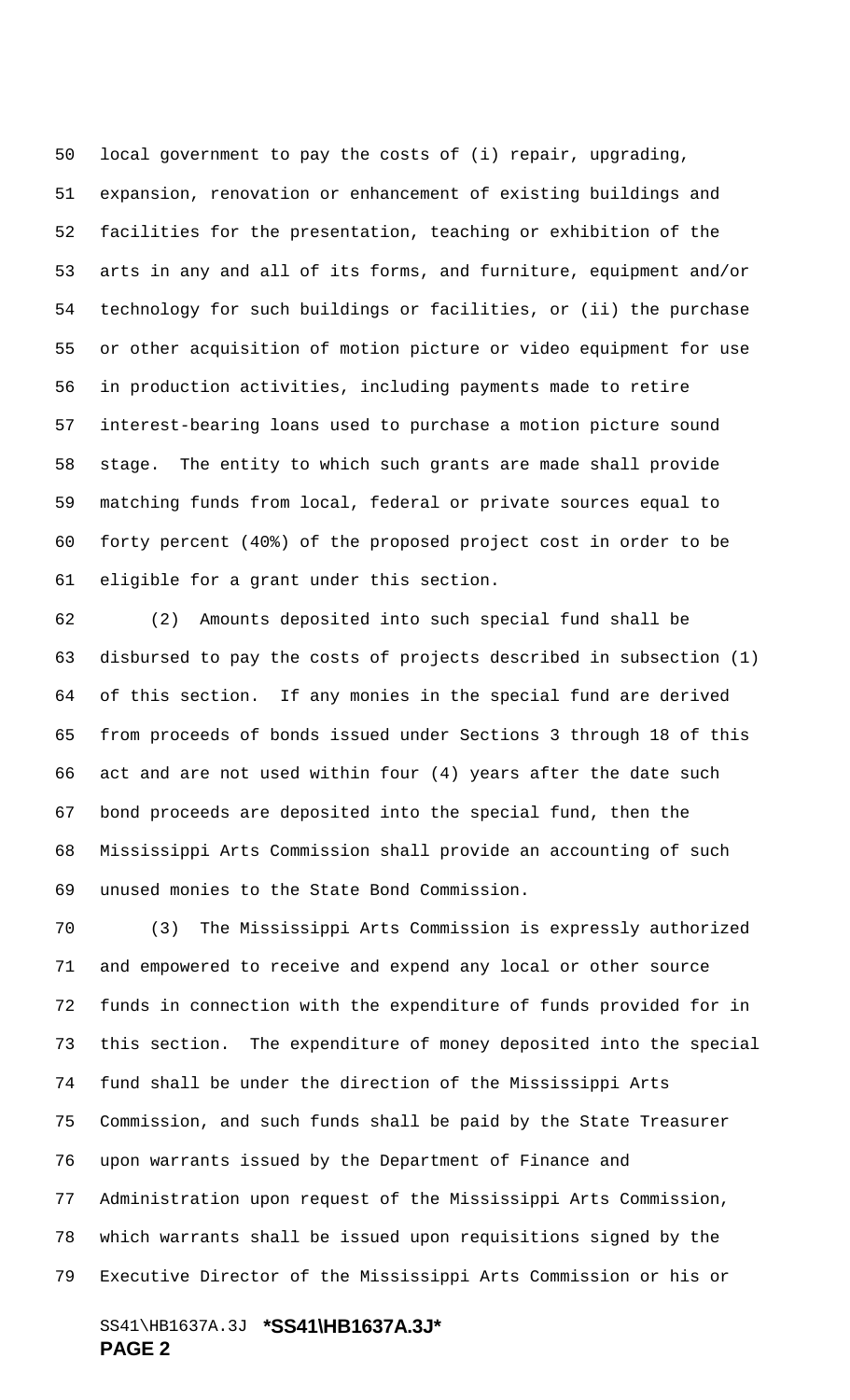her designee.

 (4) The Mississippi Arts Commission shall adopt necessary rules and regulations to govern the administration of the program described in subsection (1) of this section, including, but not limited to, rules and regulations governing applications for grants and rules and regulations providing for the distribution of grant funds. The Mississippi Arts Commission shall comply with the provisions of the Mississippi Administrative Procedures Law. SECTION 3. As used in Sections 3 through 18 of this act, the following words shall have the meanings ascribed herein unless the context clearly requires otherwise:

 (a) "Accreted value" of any bonds means, as of any date of computation, an amount equal to the sum of (i) the stated initial value of such bond, plus (ii) the interest accrued thereon from the issue date to the date of computation at the rate, compounded semiannually, that is necessary to produce the approximate yield to maturity shown for bonds of the same maturity.

(b) "State" means the State of Mississippi.

 (c) "Commission" means the State Bond Commission. SECTION 4. (1) The Mississippi Arts Commission, at one time, or from time to time, may declare by resolution the necessity for issuance of general obligation bonds of the State of Mississippi to provide funds for the grant program authorized in Section 2 of this act. Upon the adoption of a resolution by the Mississippi Arts Commission, declaring the necessity for the issuance of any part or all of the general obligation bonds authorized by this section, the Mississippi Arts Commission shall deliver a certified copy of its resolution or resolutions to the commission. Upon receipt of such resolution, the commission, in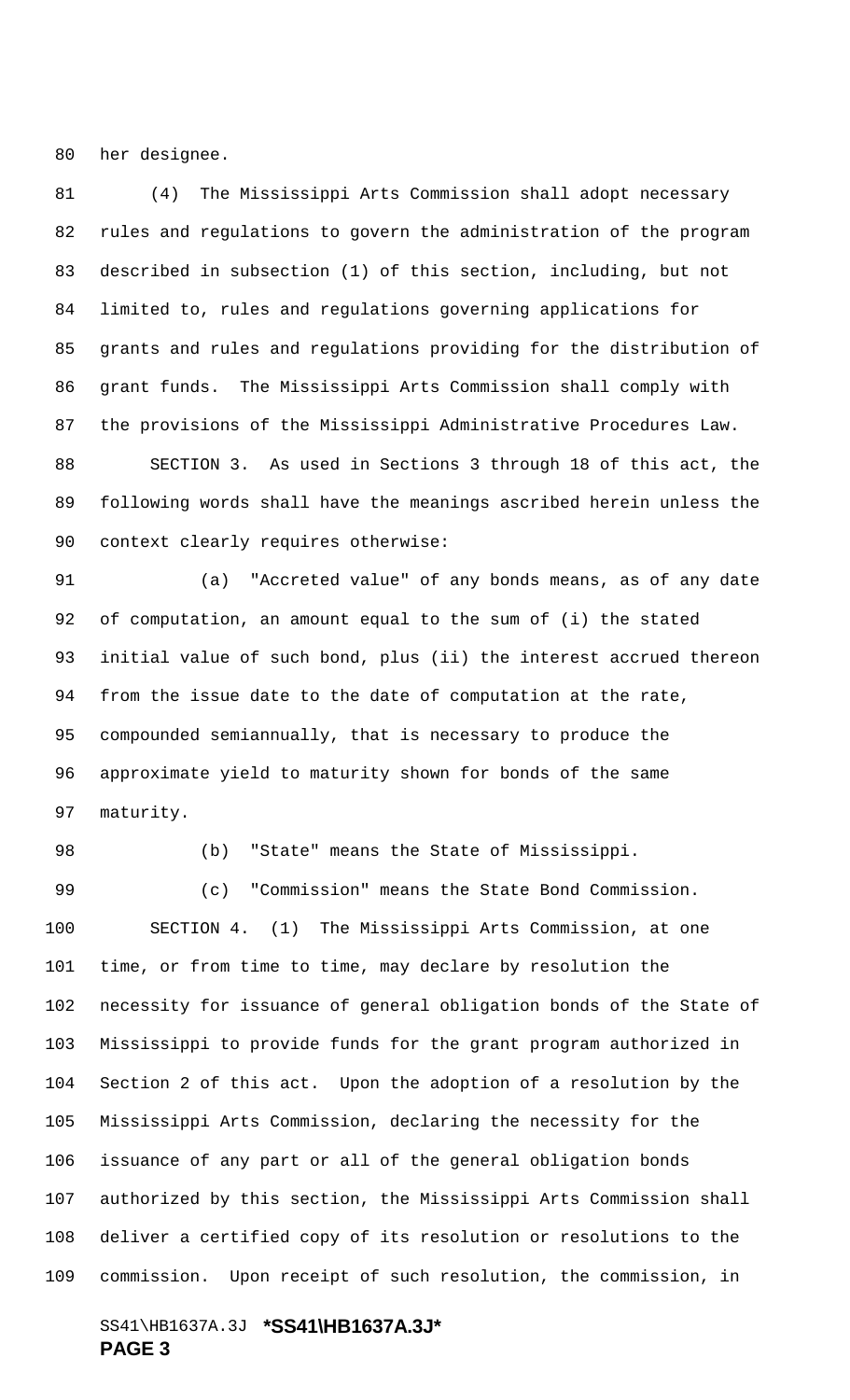its discretion, may act as the issuing agent, prescribe the form of the bonds, advertise for and accept bids, issue and sell the bonds so authorized to be sold and do any and all other things necessary and advisable in connection with the issuance and sale of such bonds. The total amount of bonds issued under Sections 3 through 18 of this act shall not exceed Six Million Dollars (\$6,000,000.00).

 (2) The proceeds of bonds issued pursuant to Sections 3 through 18 of this act shall be deposited into the Building Fund for the Arts created pursuant to Section 2 of this act. Any investment earnings on bonds issued pursuant to Sections 3 through 18 of this act shall be used to pay debt service on bonds issued under Sections 3 through 18 of this act, in accordance with the proceedings authorizing issuance of such bonds.

 SECTION 5. The principal of and interest on the bonds authorized under Sections 3 through 18 of this act shall be payable in the manner provided in this section. Such bonds shall bear such date or dates, be in such denomination or denominations, bear interest at such rate or rates (not to exceed the limits set forth in Section 75-17-101, Mississippi Code of 1972), be payable at such place or places within or without the State of Mississippi, shall mature absolutely at such time or times not to exceed twenty-five (25) years from date of issue, be redeemable before maturity at such time or times and upon such terms, with or without premium, shall bear such registration privileges, and shall be substantially in such form, all as shall be determined by resolution of the commission.

 SECTION 6. The bonds authorized by Sections 3 through 18 of this act shall be signed by the chairman of the commission, or by his facsimile signature, and the official seal of the commission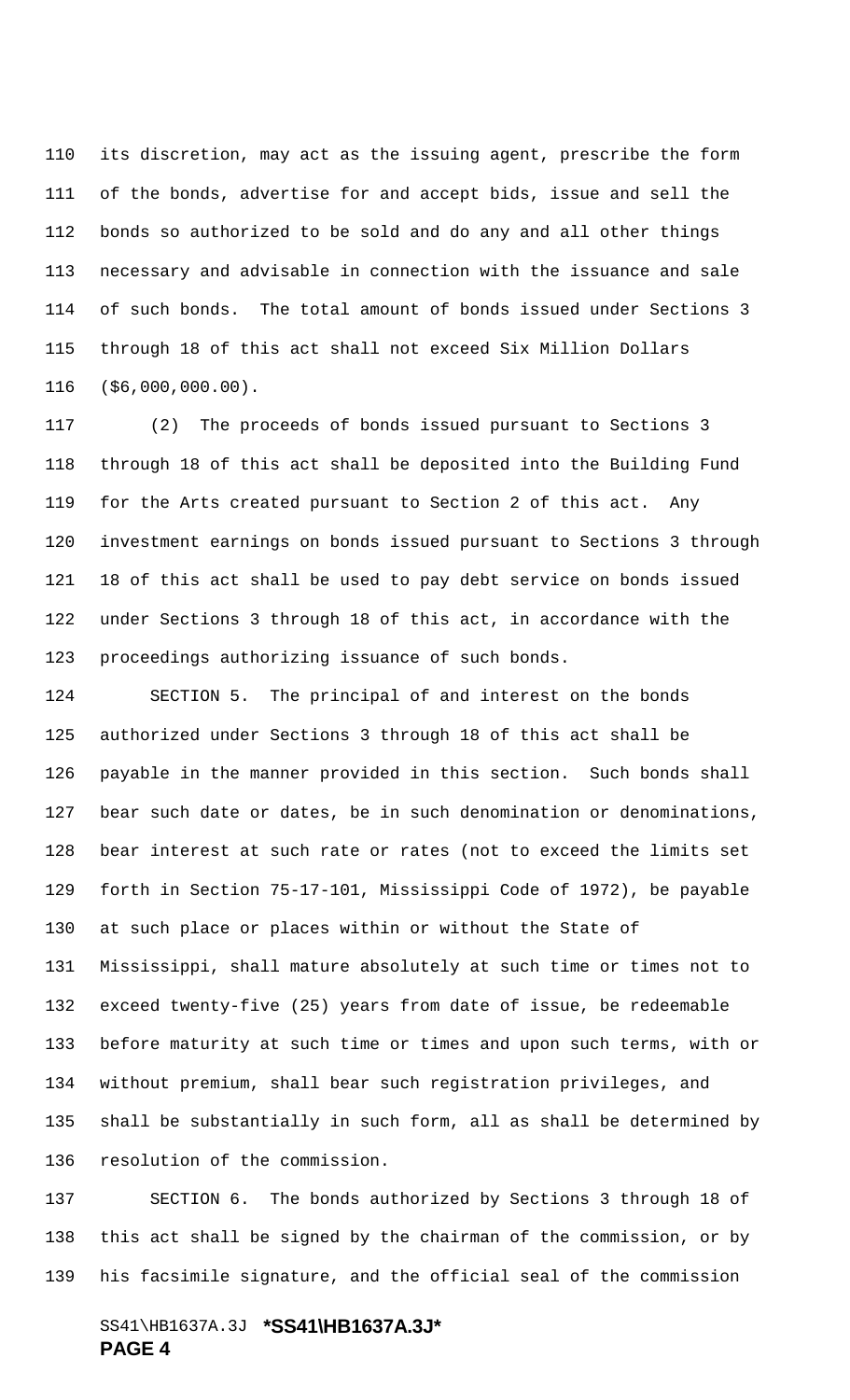shall be affixed thereto, attested by the secretary of the commission. The interest coupons, if any, to be attached to such bonds may be executed by the facsimile signatures of such officers. Whenever any such bonds shall have been signed by the officials designated to sign the bonds who were in office at the time of such signing but who may have ceased to be such officers before the sale and delivery of such bonds, or who may not have been in office on the date such bonds may bear, the signatures of such officers upon such bonds and coupons shall nevertheless be valid and sufficient for all purposes and have the same effect as if the person so officially signing such bonds had remained in office until their delivery to the purchaser, or had been in office on the date such bonds may bear. However, notwithstanding anything herein to the contrary, such bonds may be issued as provided in the Registered Bond Act of the State of Mississippi. SECTION 7. All bonds and interest coupons issued under the provisions of Sections 3 through 18 of this act have all the qualities and incidents of negotiable instruments under the provisions of the Uniform Commercial Code, and in exercising the powers granted by Sections 3 through 18 of this act, the commission shall not be required to and need not comply with the

provisions of the Uniform Commercial Code.

 SECTION 8. The commission shall act as the issuing agent for the bonds authorized under Sections 3 through 18 of this act, prescribe the form of the bonds, advertise for and accept bids, issue and sell the bonds so authorized to be sold, pay all fees and costs incurred in such issuance and sale, and do any and all other things necessary and advisable in connection with the issuance and sale of such bonds. The commission is authorized and empowered to pay the costs that are incident to the sale, issuance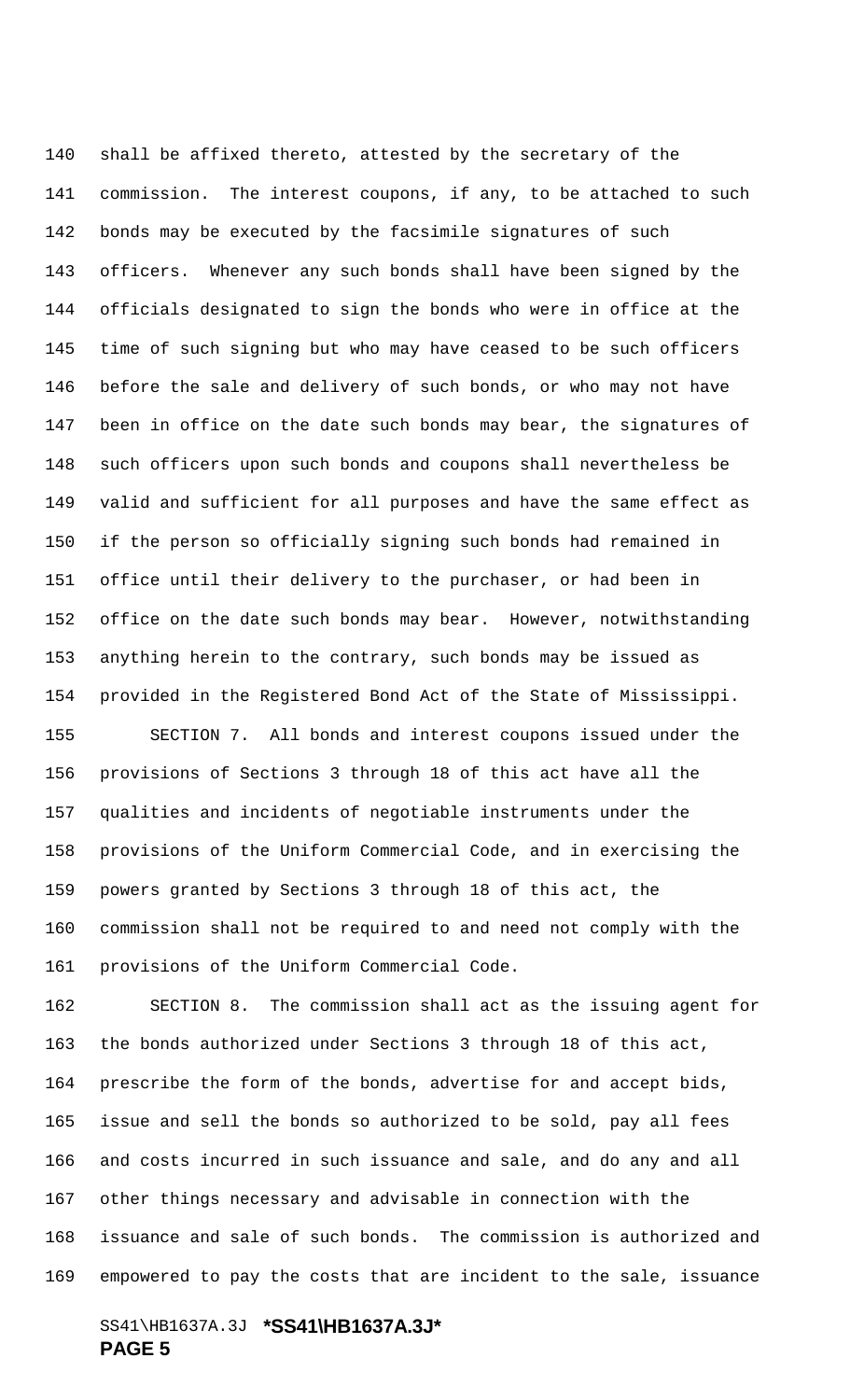and delivery of the bonds authorized under Sections 3 through 18 171 of this act from the proceeds derived from the sale of such bonds. 172 The commission shall sell such bonds on sealed bids at public sale, and for such price as it may determine to be for the best interest of the State of Mississippi, but no such sale shall be made at a price less than par plus accrued interest to the date of delivery of the bonds to the purchaser. All interest accruing on such bonds so issued shall be payable semiannually or annually; however, the first interest payment may be for any period of not more than one (1) year.

 Notice of the sale of any such bonds shall be published at least one (1) time, not less than ten (10) days before the date of sale, and shall be so published in one or more newspapers published or having a general circulation in the City of Jackson, Mississippi, and in one or more other newspapers or financial journals with a national circulation, to be selected by the commission.

 The commission, when issuing any bonds under the authority of Sections 3 through 18 of this act, may provide that bonds, at the option of the State of Mississippi, may be called in for payment and redemption at the call price named therein and accrued interest on such date or dates named therein.

 SECTION 9. The bonds issued under the provisions of Sections 3 through 18 of this act are general obligations of the State of Mississippi, and for the payment thereof the full faith and credit of the State of Mississippi is irrevocably pledged. If the funds appropriated by the Legislature are insufficient to pay the principal of and the interest on such bonds as they become due, then the deficiency shall be paid by the State Treasurer from any funds in the State Treasury not otherwise appropriated. All such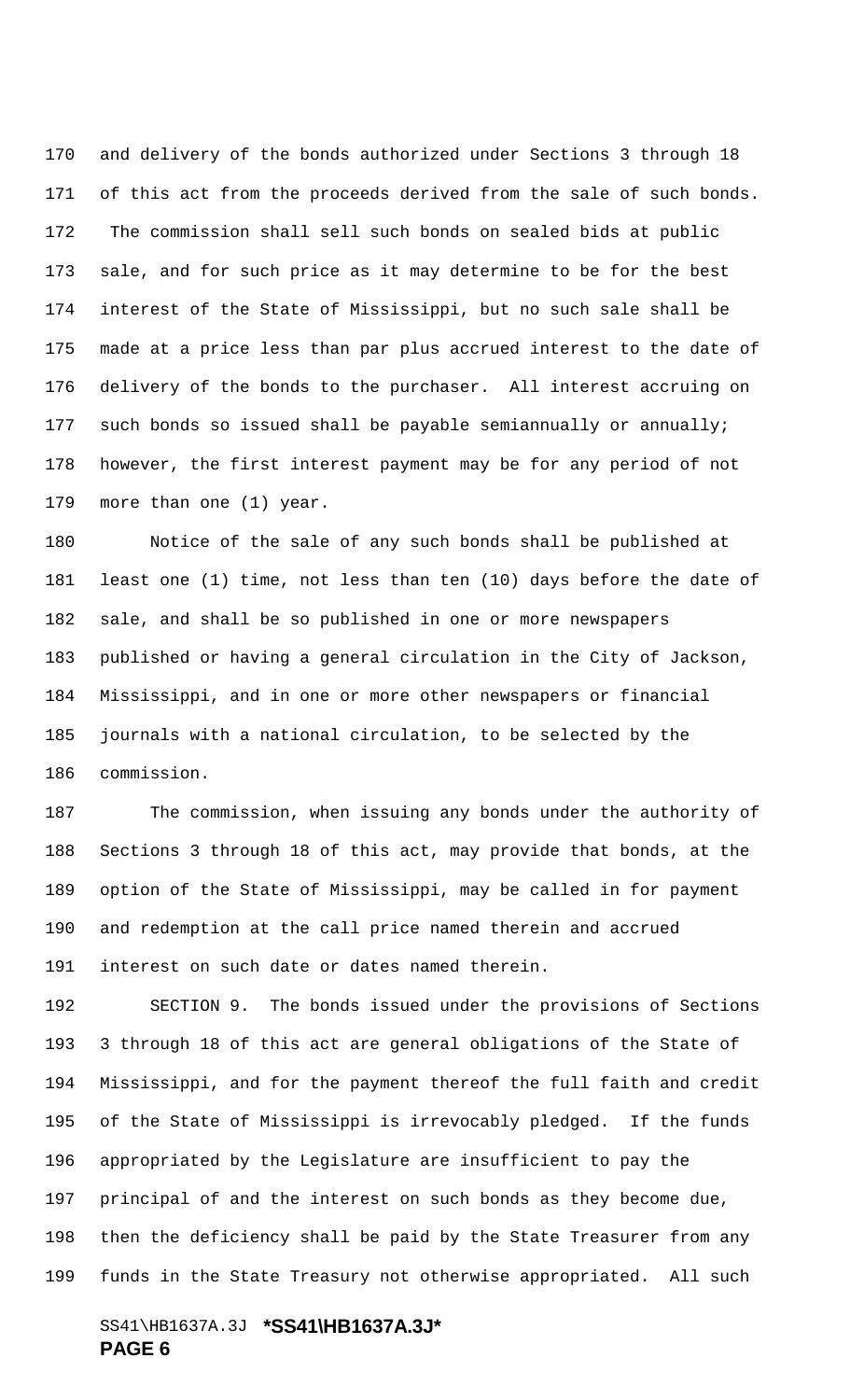bonds shall contain recitals on their faces substantially covering the provisions of this section.

 SECTION 10. Upon the issuance and sale of bonds under the provisions of Sections 3 through 18 of this act, the commission shall transfer the proceeds of any such sale or sales to the special fund created in Section 2 of this act. Except as otherwise provided in Section 2 of this act, the proceeds of such bonds shall be disbursed solely upon the order of the Department of Finance and Administration under such restrictions, if any, as may be contained in the resolution providing for the issuance of the bonds.

 SECTION 11. The bonds authorized under Sections 3 through 18 of this act may be issued without any other proceedings or the happening of any other conditions or things other than those proceedings, conditions and things which are specified or required by Sections 3 through 18 of this act. Any resolution providing for the issuance of bonds under the provisions of Sections 3 through 18 of this act shall become effective immediately upon its adoption by the commission, and any such resolution may be adopted at any regular or special meeting of the commission by a majority of its members.

 SECTION 12. The bonds authorized under the authority of Sections 3 through 18 of this act may be validated in the Chancery Court of the First Judicial District of Hinds County, Mississippi, in the manner and with the force and effect provided by Chapter 13, Title 31, Mississippi Code of 1972, for the validation of county, municipal, school district and other bonds. The notice to taxpayers required by such statutes shall be published in a newspaper published or having a general circulation in the City of Jackson, Mississippi.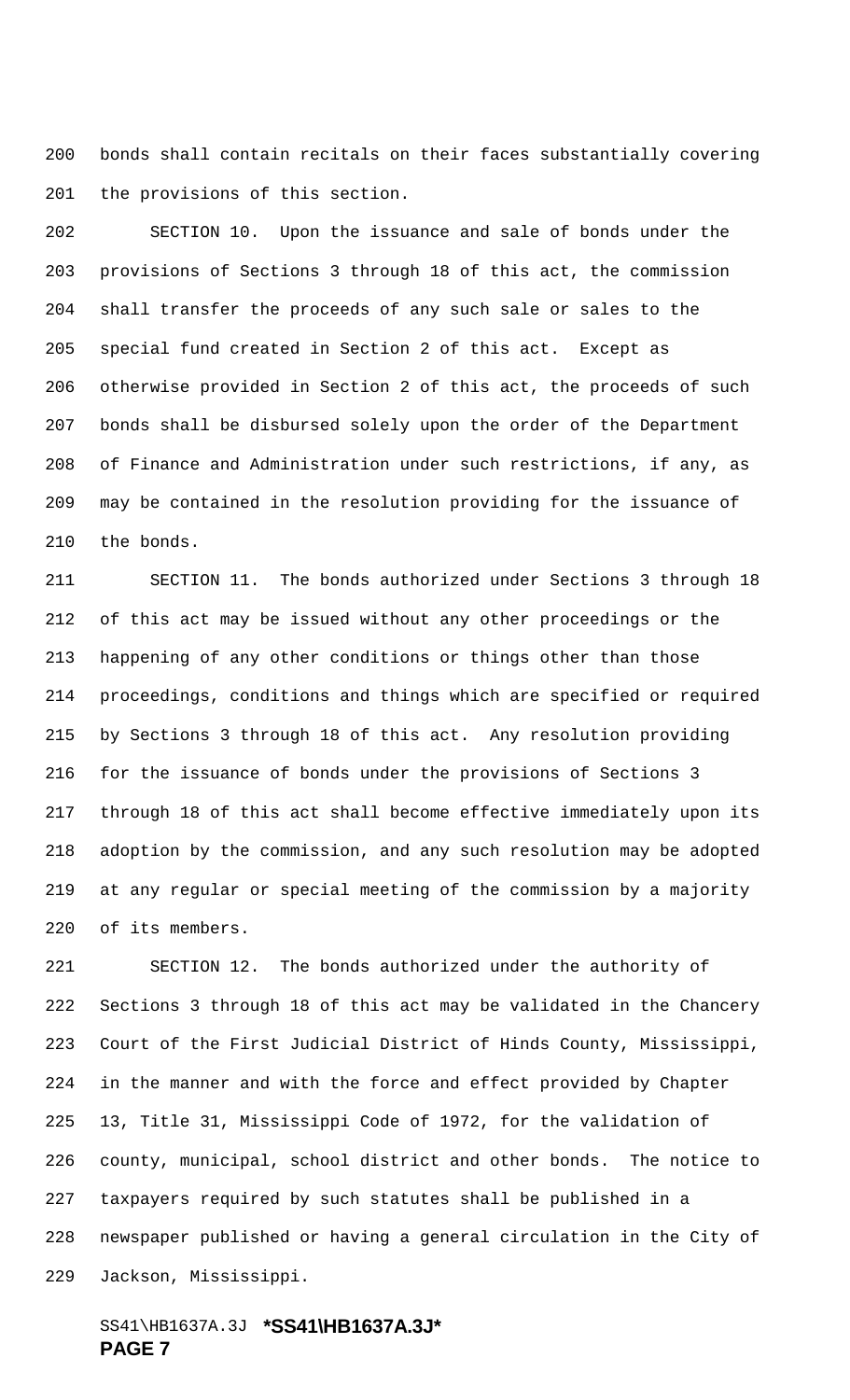SECTION 13. Any holder of bonds issued under the provisions of Sections 3 through 18 of this act or of any of the interest coupons pertaining thereto may, either at law or in equity, by suit, action, mandamus or other proceeding, protect and enforce any and all rights granted under Sections 3 through 18 of this act, or under such resolution, and may enforce and compel performance of all duties required by Sections 3 through 18 of this act to be performed, in order to provide for the payment of bonds and interest thereon.

 SECTION 14. All bonds issued under the provisions of Sections 3 through 18 of this act shall be legal investments for trustees and other fiduciaries, and for savings banks, trust companies and insurance companies organized under the laws of the State of Mississippi, and such bonds shall be legal securities which may be deposited with and shall be received by all public officers and bodies of this state and all municipalities and political subdivisions for the purpose of securing the deposit of public funds.

 SECTION 15. Bonds issued under the provisions of Sections 3 through 18 of this act and income therefrom shall be exempt from all taxation in the State of Mississippi.

 SECTION 16. The proceeds of the bonds issued under Sections 3 through 18 of this act shall be used solely for the purposes therein provided, including the costs incident to the issuance and sale of such bonds.

 SECTION 17. The State Treasurer is authorized, without further process of law, to certify to the Department of Finance and Administration the necessity for warrants, and the Department of Finance and Administration is authorized and directed to issue such warrants, in such amounts as may be necessary to pay when due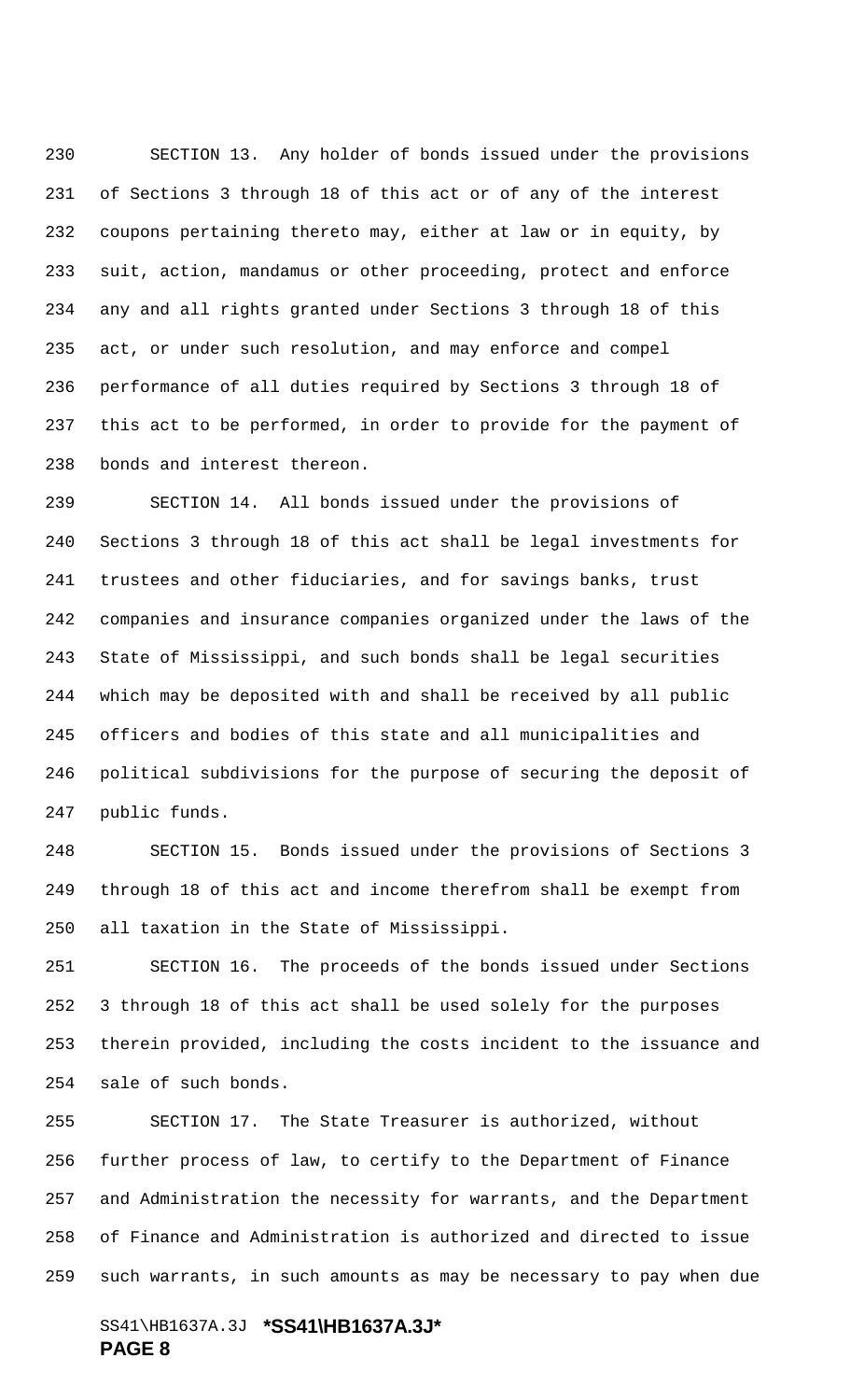the principal of, premium, if any, and interest on, or the accreted value of, all bonds issued under Sections 3 through 18 of this act; and the State Treasurer shall forward the necessary amount to the designated place or places of payment of such bonds in ample time to discharge such bonds, or the interest thereon, on the due dates thereof.

 SECTION 18. Sections 3 through 18 of this act shall be deemed to be full and complete authority for the exercise of the powers therein granted, but Sections 3 through 18 of this act shall not be deemed to repeal or to be in derogation of any existing law of this state.

 SECTION 19. The Legislature recognizes that the heritage of Mississippi is reflected in the historic courthouses, schools, and other historic properties located in communities across the state. 274 The Legislature further recognizes that the preservation, restoration and interpretation of these historic properties is of great cultural, educational and economic importance to Mississippi.

278 SECTION 20. (1) As used in this section, the following words shall have the meanings ascribed herein unless the context clearly requires otherwise:

 (a) "Board" means the Board of Trustees of the Department of Archives and History.

 (b) "Certified local government" means a county or municipality in the State of Mississippi that has established its own historic preservation commission and program meeting federal and state standards and has obtained certification of such action from the Department of Archives and History and the National Park Service.

(c) "Interpretation" means an historical exhibit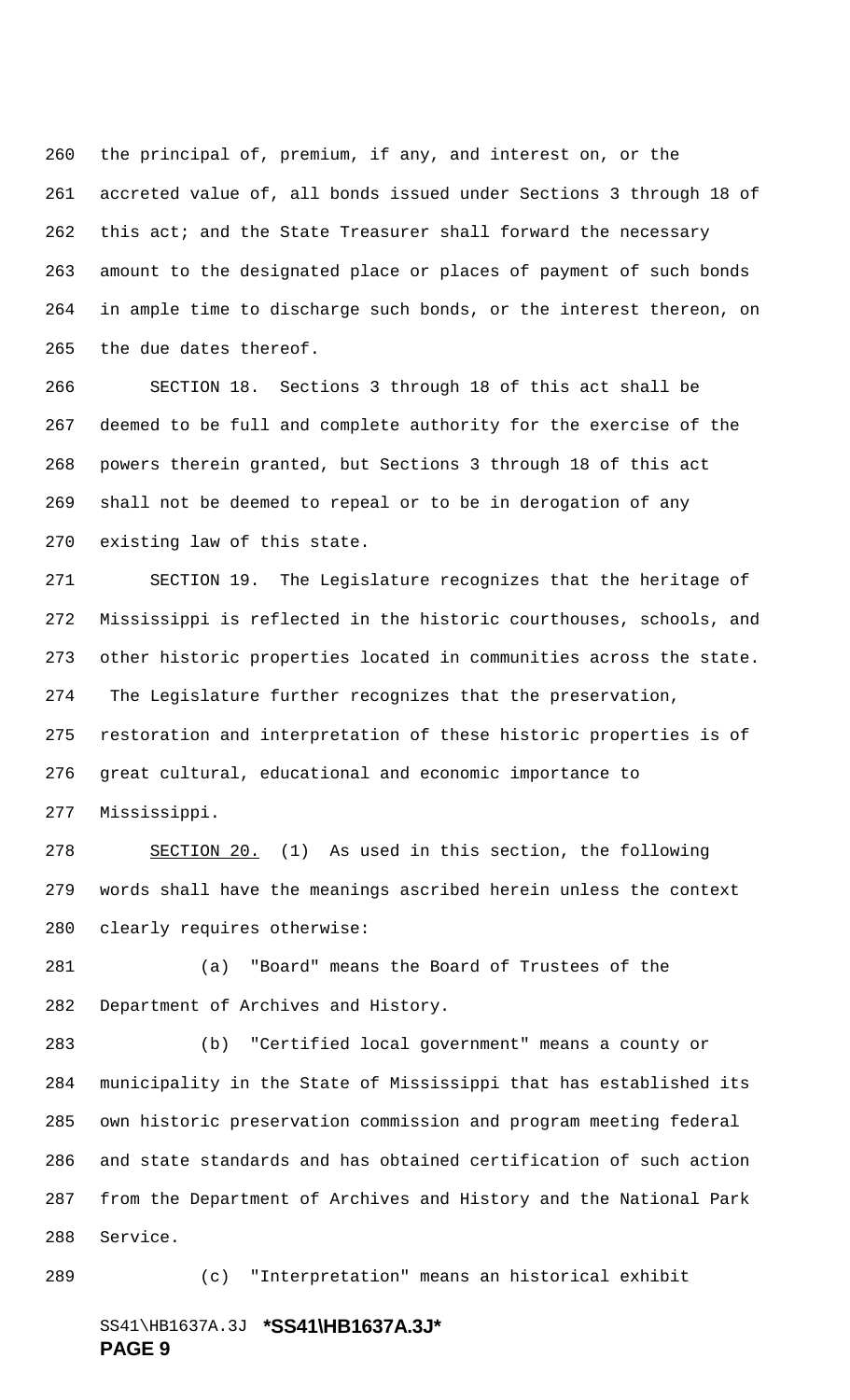design, interpretive or commemorative marker or monument, publication, program, or other instructional techniques that present and interpret history from broad cultural and ethnic perspectives.

 (d) "State" means the State of Mississippi. (2) A special fund, to be designated the "Mississippi Community Heritage Preservation Grant Fund," is created within the State Treasury. The fund shall be maintained by the State Treasurer as a separate and special fund, separate and apart from the General Fund of the state. The fund shall consist of any monies designated for deposit therein from any source, including proceeds of any state general obligation bonds issued for the purposes described in this section. Unexpended amounts remaining in the fund at the end of a fiscal year shall not lapse into the State General Fund and any interest earned or investment earnings on amounts in the fund shall be deposited into the fund. The expenditure of monies deposited into the fund shall be under the direction of the Department of Finance and Administration, based upon recommendations of the Board of Trustees of the Department of Archives and History, and such funds shall be paid by the State Treasurer upon warrants issued by the Department of Finance and Administration. Monies deposited into such fund shall be allocated and disbursed according to the provisions of this section. If any monies in the special fund are derived from proceeds of bonds issued under Sections 21 through 36 of this act and are not used within four (4) years after the date such bond proceeds are deposited into the special fund, then the Department of Finance and Administration shall provide an accounting of such unused monies to the State Bond Commission.

(3) Monies deposited into the fund shall be allocated and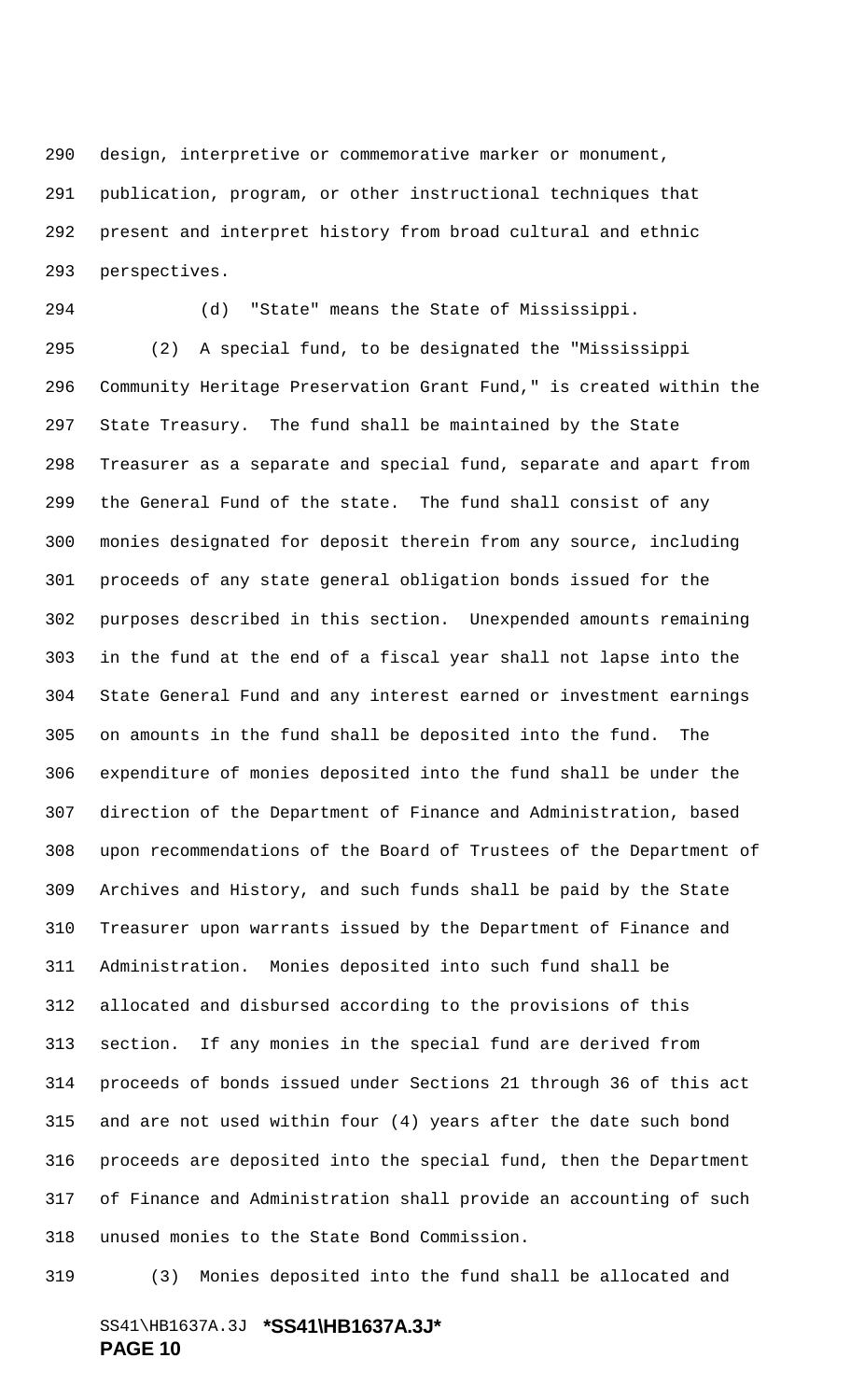disbursed as grants on a reimbursable basis through the Department of Finance and Administration, based upon the recommendations of the Board of Trustees of the Department of Archives and History, to assist county governments, municipal governments, school districts and nonprofit organizations that have obtained Section  $501(c)(3)$  tax-exempt status from the United States Internal Revenue Service in helping pay the costs incurred in preserving, restoring, rehabilitating, repairing or interpreting (a) historic county courthouses, (b) historic school buildings, and/or (c) other historic properties identified by certified local governments. Where possible, expenditures from the fund shall be used to match federal grants or other grants that may be accessed by the Department of Archives and History, other state agencies, county governments or municipal governments, school districts or nonprofit organizations that have obtained Section 501(c)(3) tax-exempt status from the United States Internal Revenue Service. 336 Any properties receiving monies pursuant to this section must be designated as "Mississippi Landmark" properties prior to selection as projects for funding under the provisions of this section.

 (4) The Board of Trustees of the Department of Archives and History shall receive and consider proposals from county governments, municipal governments, school districts and nonprofit organizations that have obtained Section 501(c)(3) tax-exempt status from the United States Internal Revenue Service for projects associated with the preservation, restoration, rehabilitation, repair or interpretation of (a) historic courthouses, (b) historic school buildings and/or, (c) other historic properties identified by certified local governments. Proposals shall be submitted in accordance with the provisions of procedures, criteria and standards developed by the board. The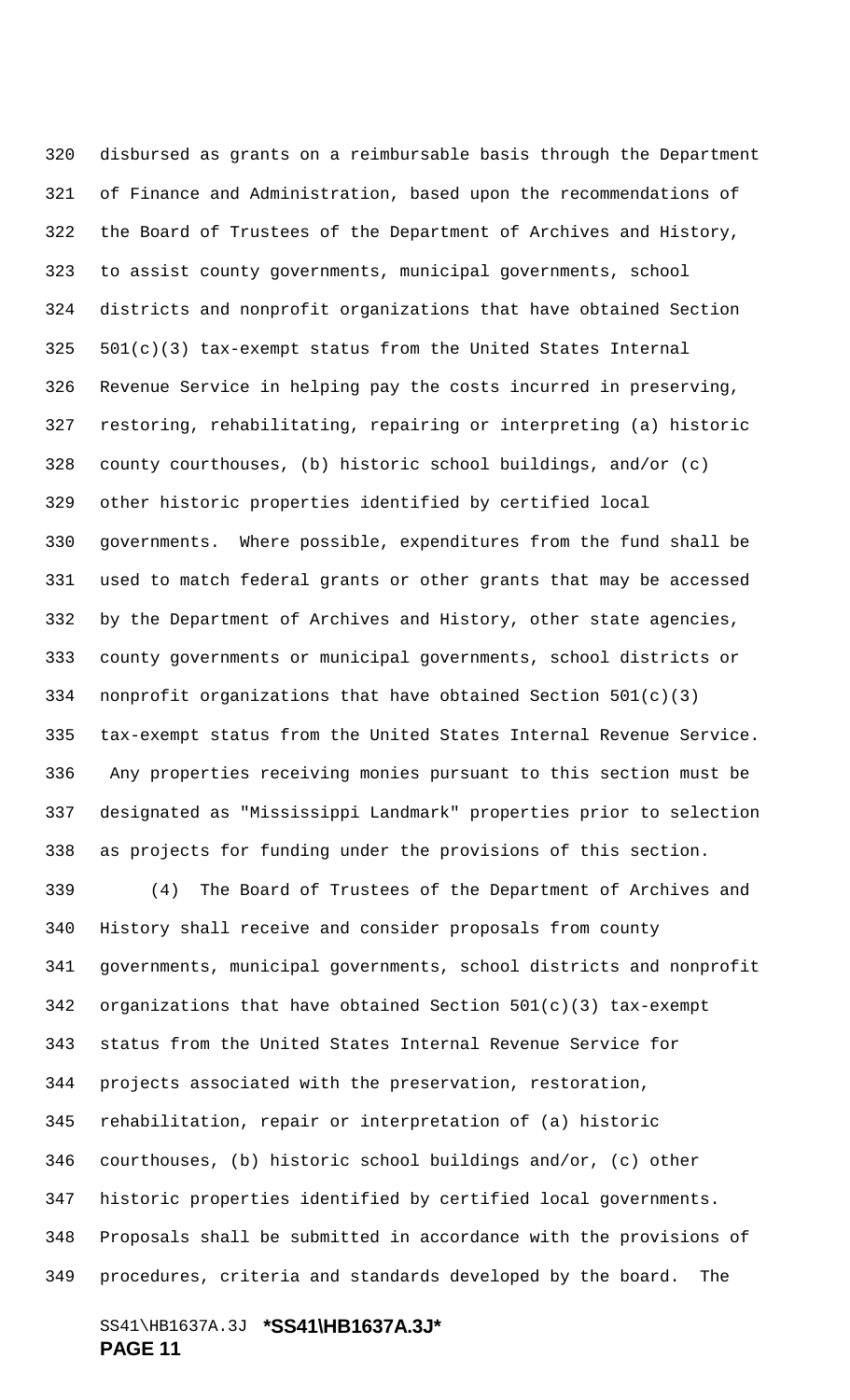board shall determine those projects to be funded and may require matching funds from any applicant seeking assistance under this section.

 (5) The Department of Archives and History shall publicize the Community Heritage Preservation Grant Program described in this section on a statewide basis, including the publication of the criteria and standards used by the department in selecting projects for funding. The selection of a project for funding under the provisions of this section shall be made solely upon the deliberate consideration of each proposed project on its merits. The board shall make every effort to award the grants in a manner that will fairly distribute the funds in regard to the geography and cultural diversity of the state.

 (6) With regard to any project awarded funding under this section, any consultant, planner, architect, engineer, exhibit contracting firm, historic preservation specialist or other professional hired by a grant recipient to work on any such project shall be approved by the board before their employment by the grant recipient.

 (7) Plans and specifications for all projects initiated under the provisions of this section shall be approved by the board before the awarding of any contracts. The plans and specifications for any work involving "Mississippi Landmark" properties shall be developed in accordance with the Secretary of the Interior's Standards for the Treatment of Historic Properties. SECTION 21. As used in Sections 21 through 36 of this act, the following words shall have the meanings ascribed herein unless the context clearly requires otherwise:

 (a) "Accreted value" of any bonds means, as of any date of computation, an amount equal to the sum of (i) the stated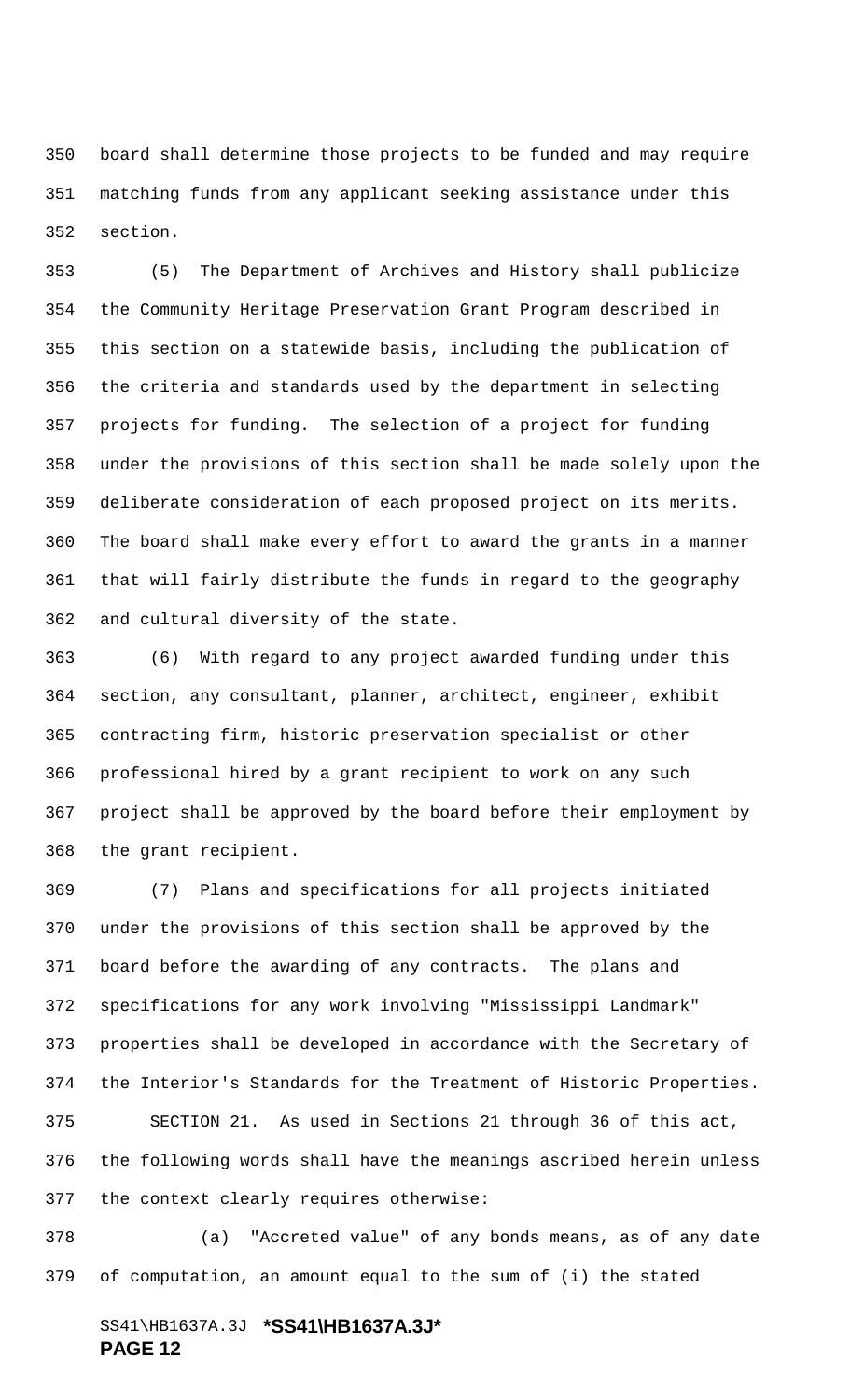initial value of such bond, plus (ii) the interest accrued thereon from the issue date to the date of computation at the rate, compounded semiannually, that is necessary to produce the approximate yield to maturity shown for bonds of the same maturity.

(b) "State" means the State of Mississippi.

 (c) "Commission" means the State Bond Commission. SECTION 22. (1) The commission, at one time, or from time to time, may declare by resolution the necessity for issuance of general obligation bonds of the State of Mississippi to provide funds for all costs incurred or to be incurred for the purposes described in Section 20 of this act. Upon the adoption of a resolution by the Department of Finance and Administration, declaring the necessity for the issuance of any part or all of the general obligation bonds authorized by this section, the Department of Finance and Administration shall deliver a certified copy of its resolution or resolutions to the commission. Upon receipt of such resolution, the commission, in its discretion, may act as the issuing agent, prescribe the form of the bonds, advertise for and accept bids, issue and sell the bonds so authorized to be sold and do any and all other things necessary and advisable in connection with the issuance and sale of such bonds. The total amount of bonds issued under Sections 21 through 36 of this act shall not exceed Six Million Dollars (\$6,000,000.00). The bonds authorized under Sections 21 through 36 of this act may not be issued after July 1, 2004.

 (2) The proceeds of the bonds issued pursuant to Sections 21 through 36 of this act shall be deposited into the special fund created in Section 20 of this act.

(3) Any investment earnings on the proceeds of bonds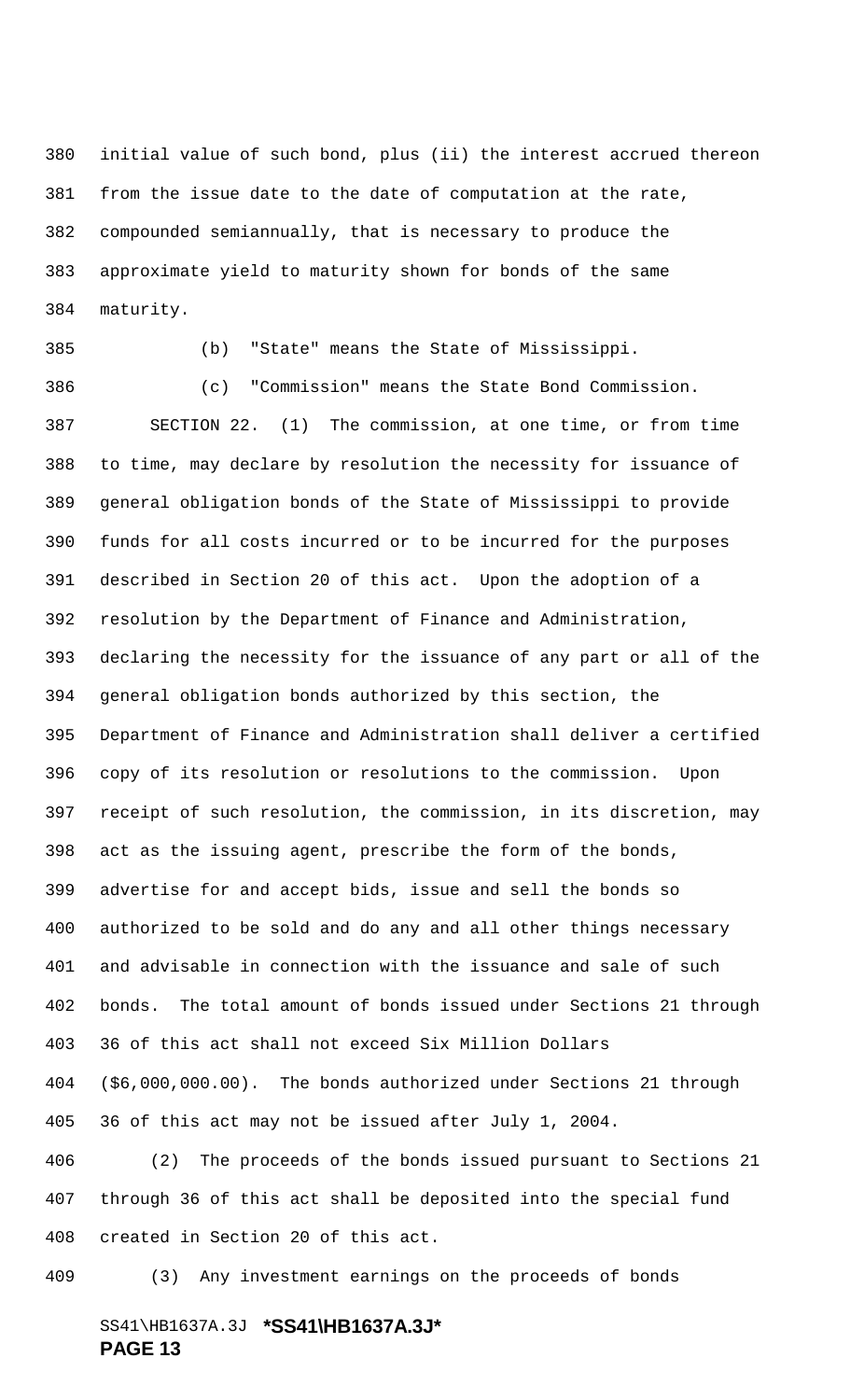deposited into the special fund created in Section 20 of this act shall be used to pay debt service on bonds issued under Sections 21 through 36 of this act, in accordance with the proceedings authorizing issuance of such bonds.

 SECTION 23. The principal of and interest on the bonds authorized under Sections 21 through 36 of this act shall be payable in the manner provided in this section. Such bonds shall bear such date or dates, be in such denomination or denominations, bear interest at such rate or rates (not to exceed the limits set forth in Section 75-17-101, Mississippi Code of 1972), be payable at such place or places within or without the State of Mississippi, shall mature absolutely at such time or times not to exceed twenty-five (25) years from date of issue, be redeemable before maturity at such time or times and upon such terms, with or without premium, shall bear such registration privileges, and shall be substantially in such form, all as shall be determined by resolution of the commission.

 SECTION 24. The bonds authorized by Sections 21 through 36 of this act shall be signed by the chairman of the commission, or by his facsimile signature, and the official seal of the commission shall be affixed thereto, attested by the secretary of the commission. The interest coupons, if any, to be attached to such bonds may be executed by the facsimile signatures of such officers. Whenever any such bonds shall have been signed by the officials designated to sign the bonds who were in office at the time of such signing but who may have ceased to be such officers before the sale and delivery of such bonds, or who may not have been in office on the date such bonds may bear, the signatures of such officers upon such bonds and coupons shall nevertheless be valid and sufficient for all purposes and have the same effect as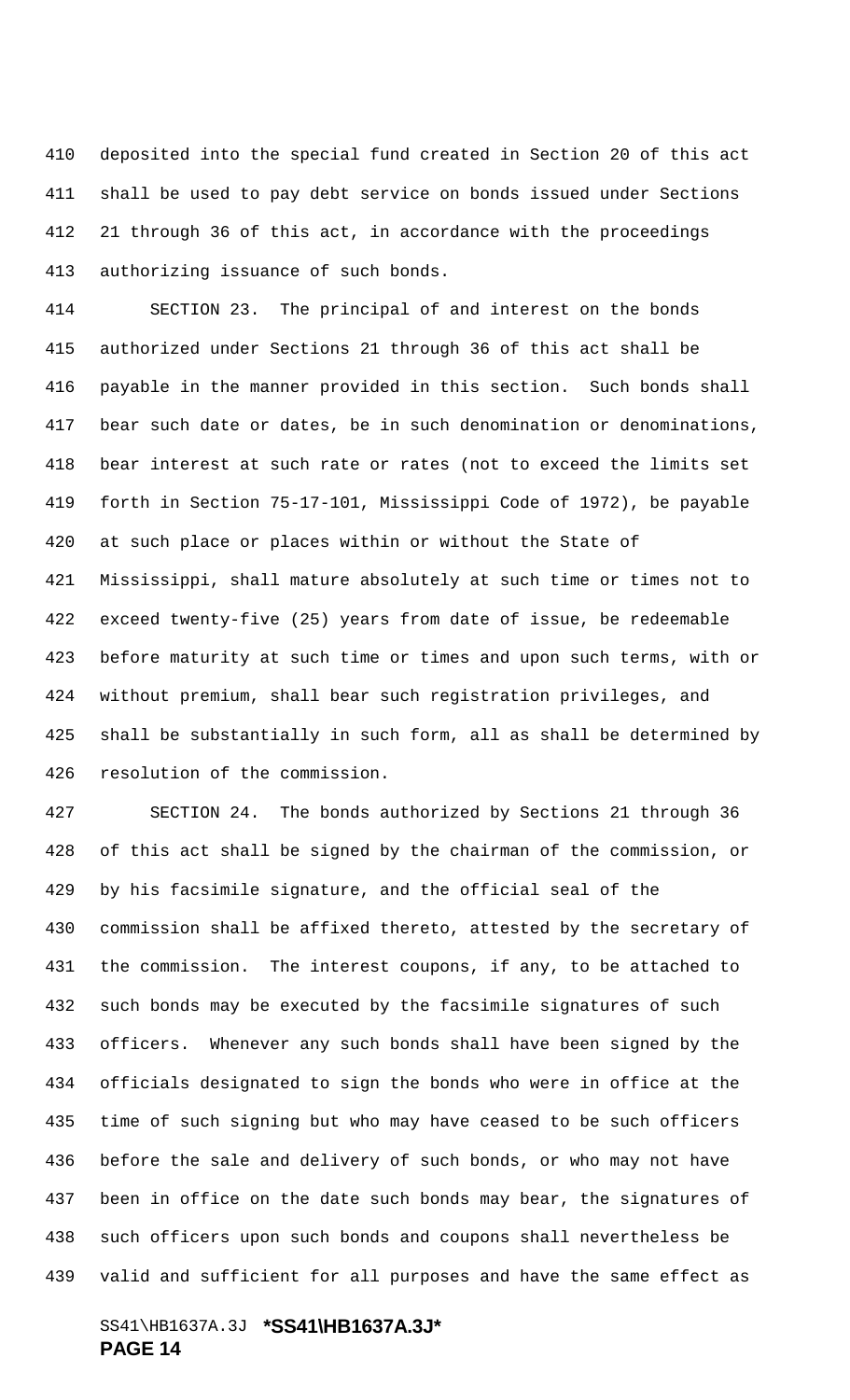if the person so officially signing such bonds had remained in office until their delivery to the purchaser, or had been in office on the date such bonds may bear. However, notwithstanding anything herein to the contrary, such bonds may be issued as provided in the Registered Bond Act of the State of Mississippi. SECTION 25. All bonds and interest coupons issued under the provisions of Sections 21 through 36 of this act have all the qualities and incidents of negotiable instruments under the provisions of the Uniform Commercial Code, and in exercising the powers granted by Sections 21 through 36 of this act, the commission shall not be required to and need not comply with the provisions of the Uniform Commercial Code.

 SECTION 26. The commission shall act as the issuing agent for the bonds authorized under Sections 21 through 36 of this act, prescribe the form of the bonds, advertise for and accept bids, issue and sell the bonds so authorized to be sold, pay all fees and costs incurred in such issuance and sale, and do any and all other things necessary and advisable in connection with the issuance and sale of such bonds. The commission is authorized and empowered to pay the costs that are incident to the sale, issuance and delivery of the bonds authorized under Sections 21 through 36 of this act from the proceeds derived from the sale of such bonds. 462 The commission shall sell such bonds on sealed bids at public sale, and for such price as it may determine to be for the best interest of the State of Mississippi, but no such sale shall be made at a price less than par plus accrued interest to the date of delivery of the bonds to the purchaser. All interest accruing on such bonds so issued shall be payable semiannually or annually; however, the first interest payment may be for any period of not more than one (1) year.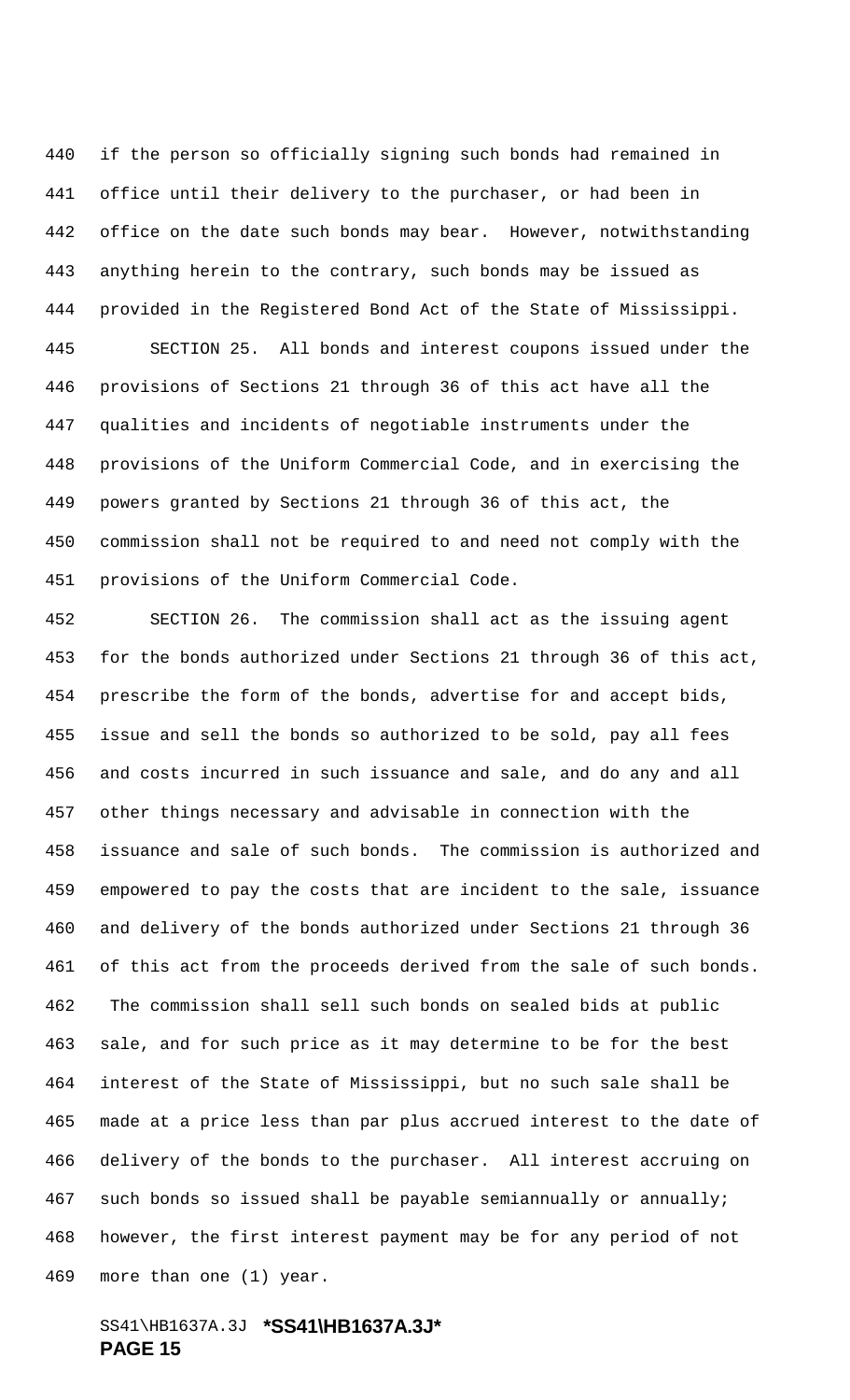Notice of the sale of any such bonds shall be published at least one time, not less than ten (10) days before the date of sale, and shall be so published in one or more newspapers published or having a general circulation in the City of Jackson, Mississippi, and in one or more other newspapers or financial journals with a national circulation, to be selected by the commission.

 The commission, when issuing any bonds under the authority of Sections 21 through 36 of this act, may provide that bonds, at the option of the State of Mississippi, may be called in for payment and redemption at the call price named therein and accrued interest on such date or dates named therein.

 SECTION 27. The bonds issued under the provisions of Sections 21 through 36 of this act are general obligations of the State of Mississippi, and for the payment thereof the full faith and credit of the State of Mississippi is irrevocably pledged. If the funds appropriated by the Legislature are insufficient to pay the principal of and the interest on such bonds as they become due, then the deficiency shall be paid by the State Treasurer from any funds in the State Treasury not otherwise appropriated. All such bonds shall contain recitals on their faces substantially covering the provisions of this section.

 SECTION 28. Upon the issuance and sale of bonds under the provisions of Sections 21 through 36 of this act, the commission shall transfer the proceeds of any such sale or sales to the special fund created in Section 20 of this act. The proceeds of such bonds shall be disbursed solely upon the order of the Department of Finance and Administration under such restrictions, if any, as may be contained in the resolution providing for the issuance of the bonds.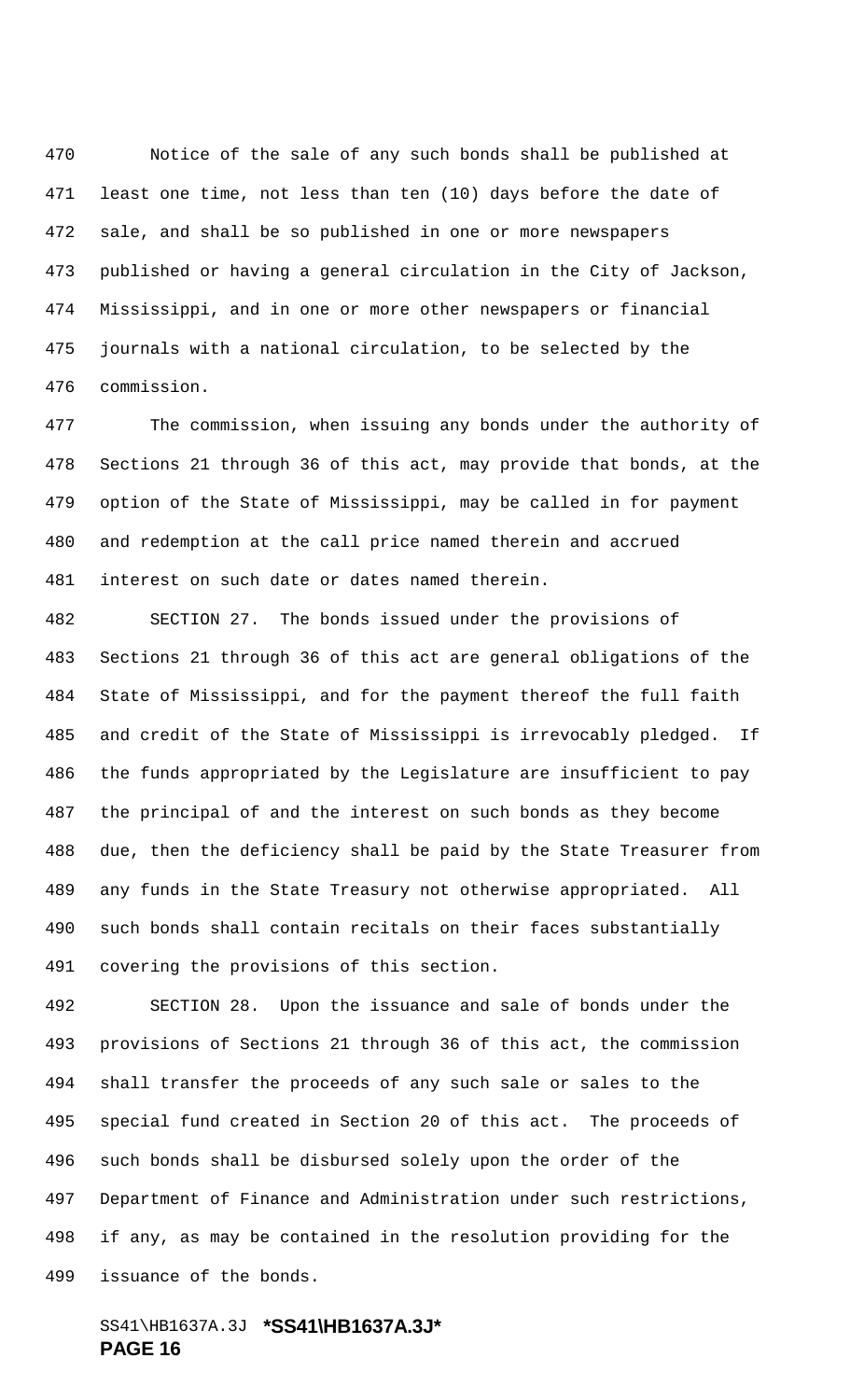SECTION 29. The bonds authorized under Sections 21 through 36 of this act may be issued without any other proceedings or the happening of any other conditions or things other than those proceedings, conditions and things which are specified or required by Sections 21 through 36 of this act. Any resolution providing for the issuance of bonds under the provisions of Sections 21 through 36 of this act shall become effective immediately upon its adoption by the commission, and any such resolution may be adopted at any regular or special meeting of the commission by a majority of its members.

 SECTION 30. The bonds authorized under the authority of Sections 21 through 36 of this act may be validated in the Chancery Court of the First Judicial District of Hinds County, Mississippi, in the manner and with the force and effect provided by Chapter 13, Title 31, Mississippi Code of 1972, for the validation of county, municipal, school district and other bonds. 516 The notice to taxpayers required by such statutes shall be published in a newspaper published or having a general circulation in the City of Jackson, Mississippi.

 SECTION 31. Any holder of bonds issued under the provisions of Sections 21 through 36 of this act or of any of the interest coupons pertaining thereto may, either at law or in equity, by suit, action, mandamus or other proceeding, protect and enforce any and all rights granted under Sections 21 through 36 of this act, or under such resolution, and may enforce and compel performance of all duties required by Sections 21 through 36 of this act to be performed, in order to provide for the payment of bonds and interest thereon.

 SECTION 32. All bonds issued under the provisions of Sections 21 through 36 of this act shall be legal investments for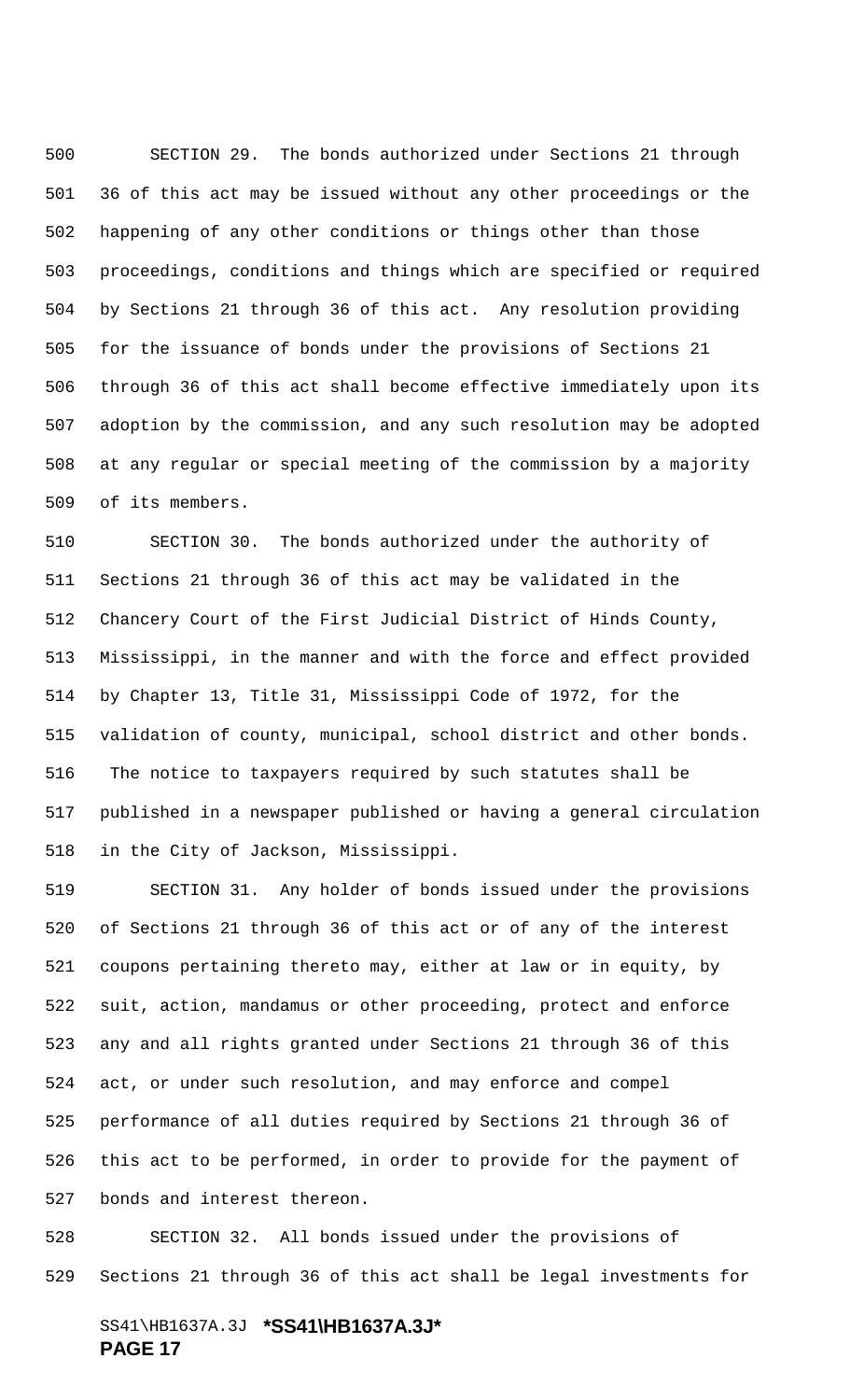trustees and other fiduciaries, and for savings banks, trust companies and insurance companies organized under the laws of the State of Mississippi, and such bonds shall be legal securities which may be deposited with and shall be received by all public officers and bodies of this state and all municipalities and political subdivisions for the purpose of securing the deposit of public funds.

 SECTION 33. Bonds issued under the provisions of Sections 21 through 36 of this act and income therefrom shall be exempt from all taxation in the State of Mississippi.

 SECTION 34. The proceeds of the bonds issued under Sections 21 through 36 of this act shall be used solely for the purposes herein provided, including the costs incident to the issuance and sale of such bonds.

 SECTION 35. The State Treasurer is authorized, without further process of law, to certify to the Department of Finance and Administration the necessity for warrants, and the Department of Finance and Administration is authorized and directed to issue such warrants, in such amounts as may be necessary to pay when due the principal of, premium, if any, and interest on, or the accreted value of, all bonds issued under Sections 21 through 36 551 of this act; and the State Treasurer shall forward the necessary amount to the designated place or places of payment of such bonds in ample time to discharge such bonds, or the interest thereon, on the due dates thereof.

 SECTION 36. Sections 21 through 36 of this act shall be deemed to be full and complete authority for the exercise of the powers herein granted, but Sections 21 through 36 of this act shall not be deemed to repeal or to be in derogation of any existing law of this state.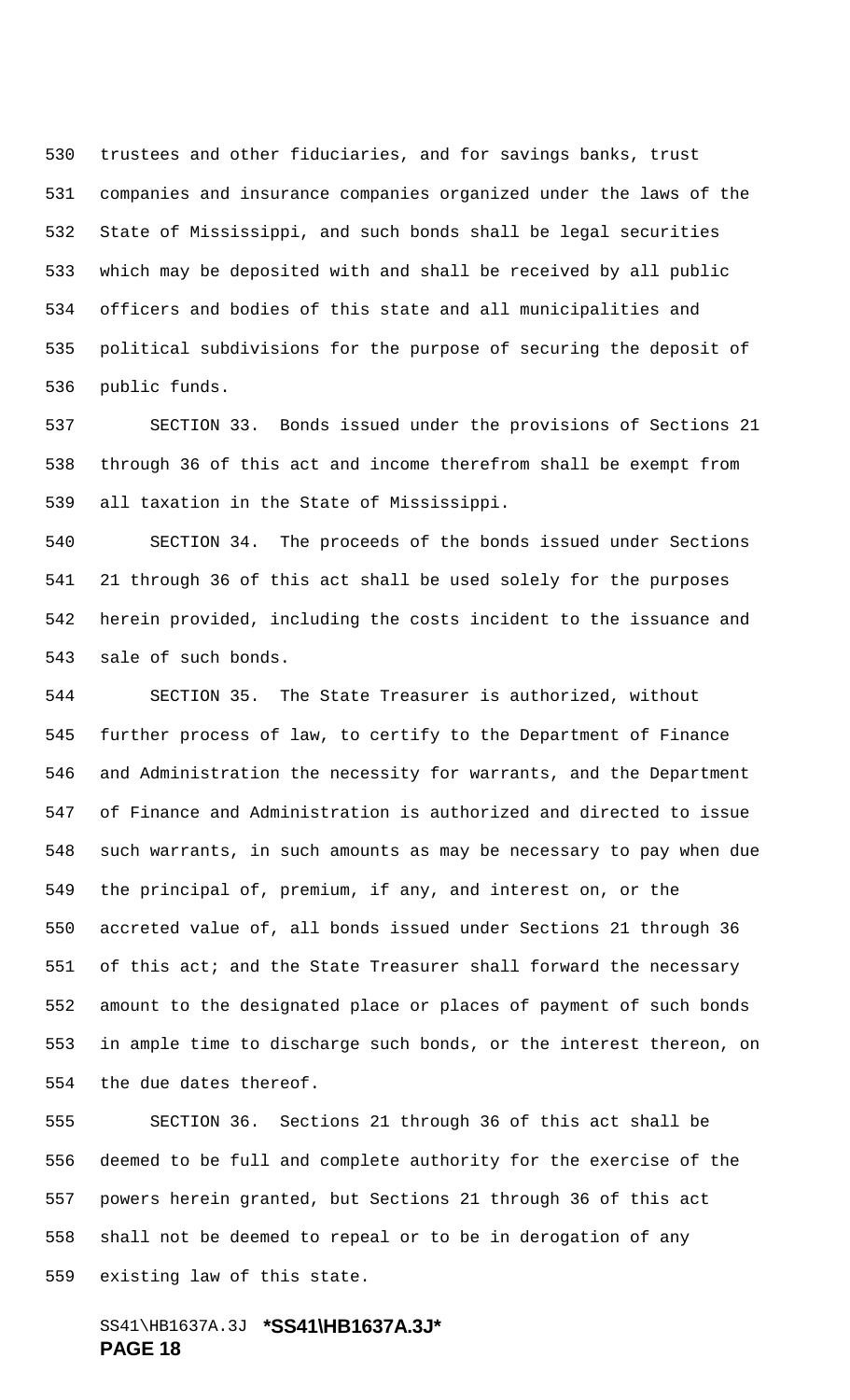SECTION 37. As used in Sections 37 through 54 of this act, the following words shall have the meanings ascribed herein unless the context clearly requires otherwise:

 (a) "Accreted value" of any bond means, as of any date of computation, an amount equal to the sum of (i) the stated initial value of such bond, plus (ii) the interest accrued thereon from the issue date to the date of computation at the rate, compounded semiannually, that is necessary to produce the approximate yield to maturity shown for bonds of the same maturity.

 (b) "Commission" means the State Bond Commission. (c) "Board" means the Board of Trustees of the Department of Archives and History.

 SECTION 38. (1) A special fund, to be designated the "2001 Entertainment and Film Center and Museum and Sound Stage Complex Fund" is created within the State Treasury. The fund shall be maintained by the State Treasurer as a separate and special fund, separate and apart from the General Fund of the state, and investment earnings on amounts in the fund shall be deposited into such fund. The expenditure of monies deposited into the fund shall be under the direction of the Department of Finance and Administration, based upon recommendations of the Board of Trustees of the Department of Archives and History, and such funds shall be paid by the State Treasurer upon warrants issued by the Department of Finance and Administration. Monies deposited into such fund shall be allocated and disbursed according to the provisions of Sections 37 through 54 of this act.

 (2) Monies deposited into the fund shall be disbursed to pay the costs of the following projects:

(a) Development, construction, equipping and furnishing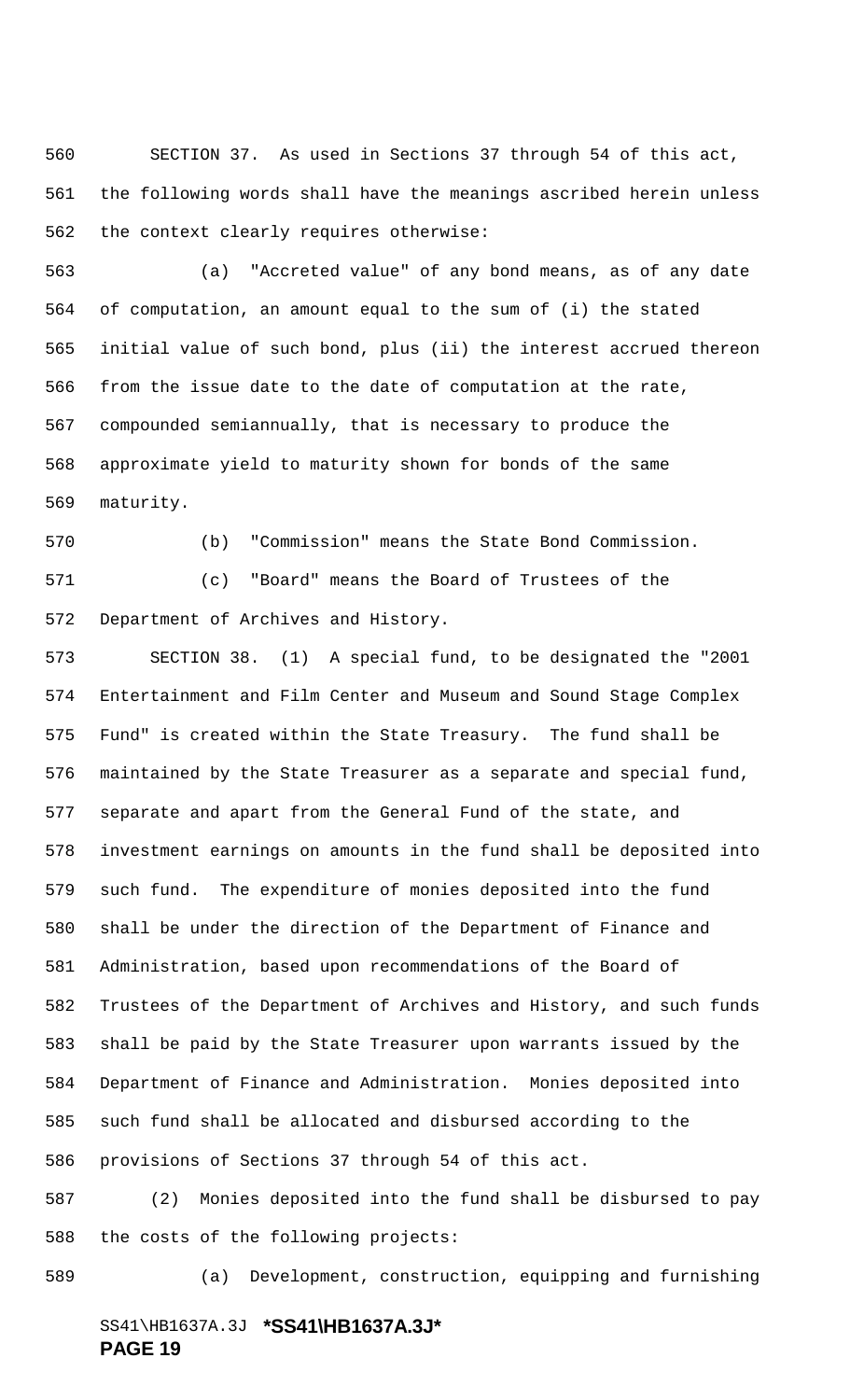an entertainment and film center and museum to be located in the Hickory Street Historic District in Canton, Mississippi;

 (b) Completion of a sound stage project located in the City of Canton.

 (3) Monies in the fund shall be allocated and disbursed through the Department of Finance and Administration, based upon the recommendations of the Board of Trustees of the Department of Archives and History, to pay the costs associated with each project as follows:

 (a) For the project specified in subsection (2)(a) of this section, (i) the cost of development, construction, equipping and furnishing a film center and museum to be located in the Hickory Street Historic District in Canton, Mississippi; and (ii) the hiring of consultants, preplanners, architects, engineers, exhibit contracting firms and any other museum professionals.

 (b) For the project specified in subsection (2)(b) of this section, the costs necessary to complete a sound stage complex in Canton, Mississippi.

 (4) (a) With regard to any project described in this section, any consultant, preplanner, architect, engineer, exhibit contracting firm, historic preservation specialist or other museum professional hired by the Department of Finance and Administration to work on the project shall be selected from a list of such professionals that has been composed and submitted to the Department of Finance and Administration by the Board of Trustees of the Department of Archives and History.

 (b) With regard to the project described in subsection (2)(b), the Board of Trustees of the Department of Archives and History shall determine the amount necessary to complete the project and disburse such amount to the proper entity.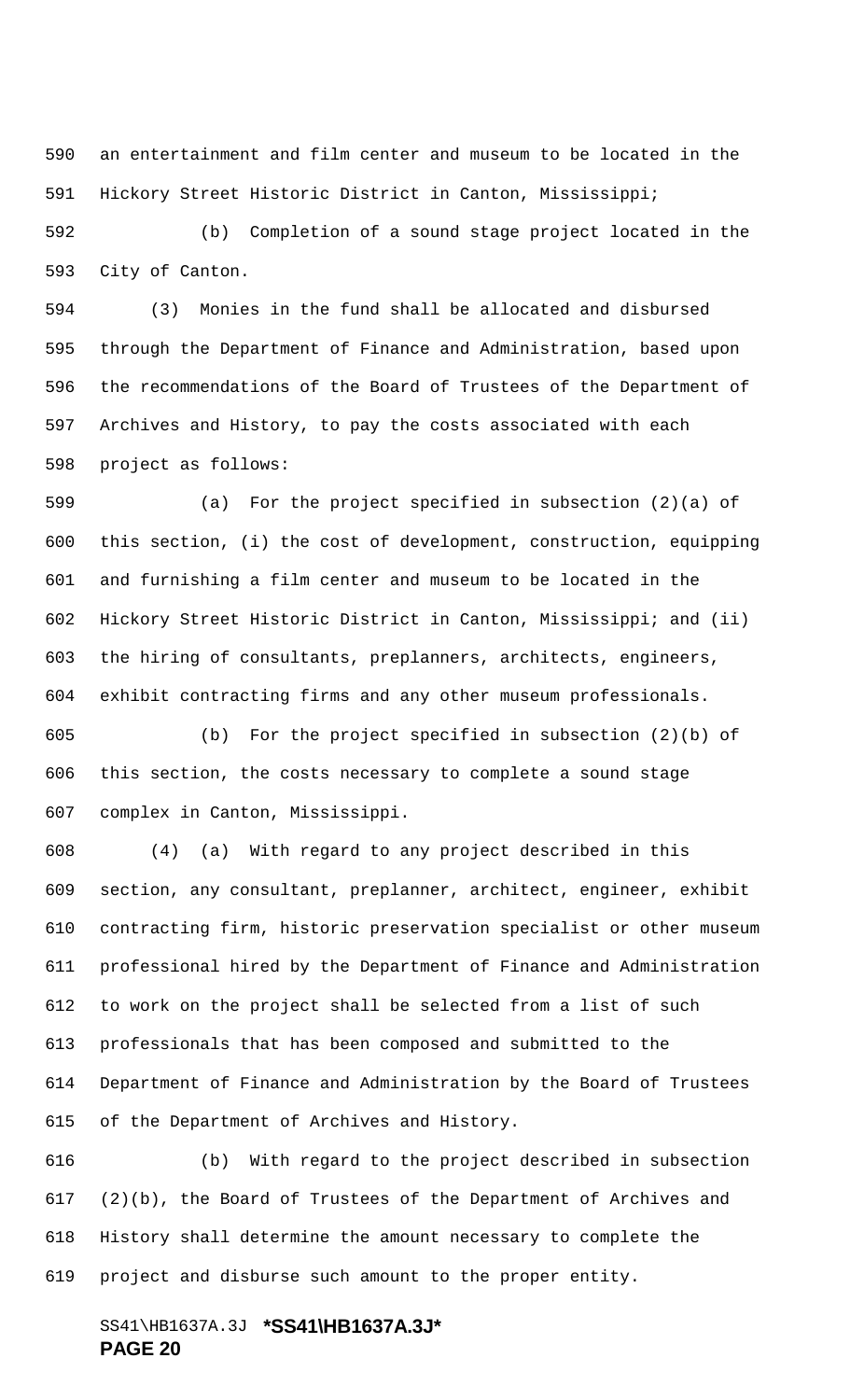(5) The Department of Finance and Administration, at the direction of the Board of Trustees of the Department of Archives and History, is expressly authorized and empowered to receive and expend any local or other source funds in connection with the expenditures of funds from the 2001 Entertainment and Film Center and Museum and Sound Stage Complex Fund under this section.

 (6) Plans and specifications for all projects initiated 627 under the provisions of subsection  $(2)(a)$  of this section shall be approved by the Board of Trustees of the Department of Archives and History before the awarding of any contracts. The plans and specifications for any work involving Mississippi landmark properties shall be developed in accordance with the Secretary of the Interior's Standards for Rehabilitation and Guidelines for Rehabilitating Historic Buildings.

 SECTION 39. (1) Upon the recommendation of the Board of Trustees of the Department of Archives and History, the Department of Finance and Administration, at one time, or from time to time, may declare by resolution the necessity for issuance of general obligation bonds of the State of Mississippi to provide funds for all costs incurred or to be incurred for the purposes described in Section 38 of this act. Upon the adoption of a resolution by the Department of Finance and Administration, declaring the necessity for the issuance of any part or all of the general obligation bonds authorized by this section, the Department of Finance and Administration shall deliver a certified copy of its resolution or resolutions to the State Bond Commission. Upon receipt of such resolution, the commission, in its discretion, may act as the issuing agent, prescribe the form of the bonds, advertise for and accept bids, issue and sell the bonds so authorized to be sold and do any and all other things necessary and advisable in connection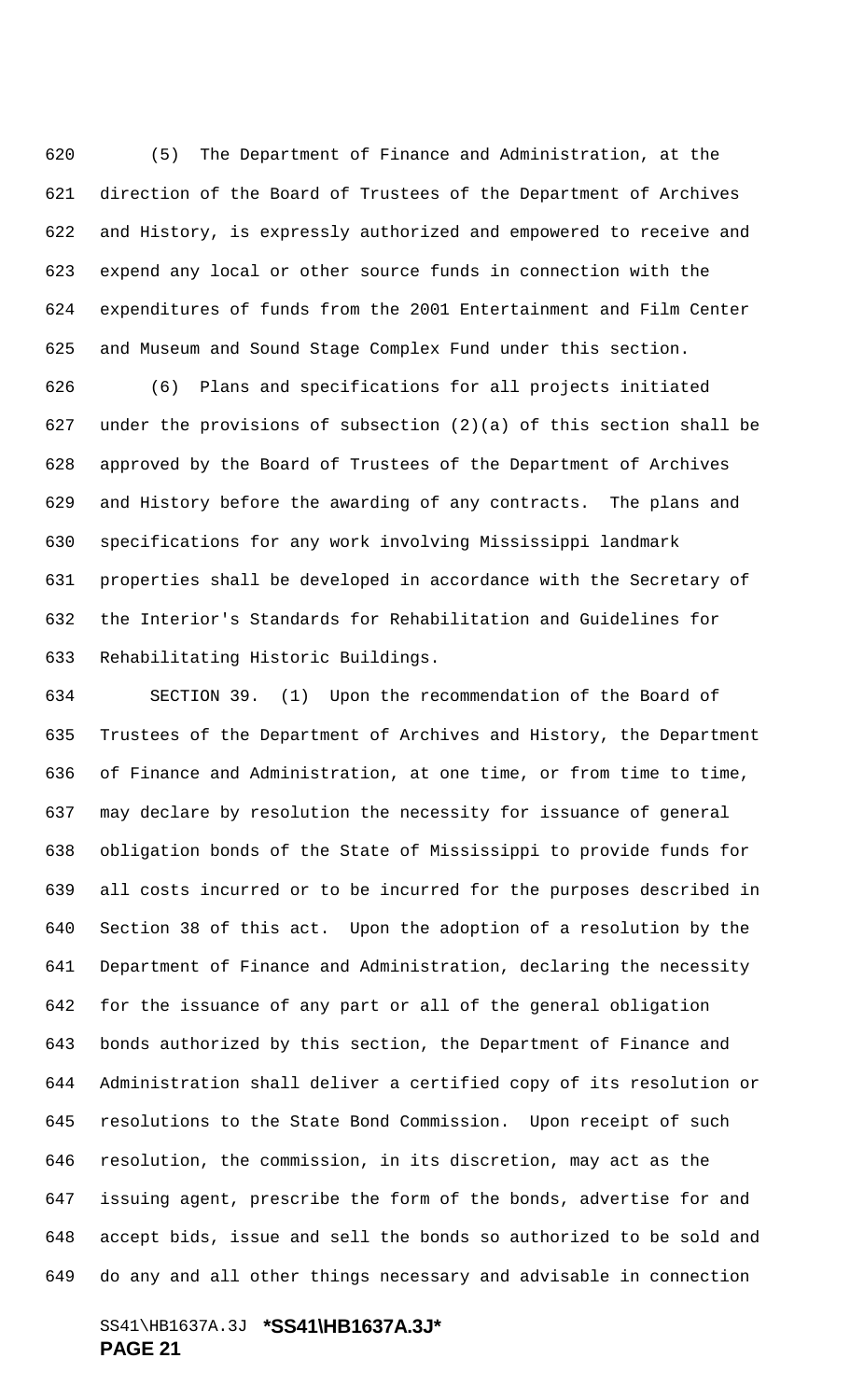with the issuance and sale of such bonds. The amount of bonds issued under Sections 37 through 54 of this act shall not exceed One Million Dollars (\$1,000,000.00). No bonds shall be issued under Sections 37 through 54 of this act after July 1, 2005.

 (2) Any investment earnings on amounts deposited into the special fund created in Section 38 of this act shall be used to pay debt service on bonds issued under Sections 37 through 54 of this act, in accordance with the proceedings authorizing issuance of such bonds.

 (3) Upon the completion or abandonment of all projects described in Section 38 of this act, as evidenced by a resolution adopted by the Department of Finance and Administration certifying that all such projects have been completed or abandoned, the balance, if any, remaining in the 2001 Entertainment and Film Center and Museum and Sound Stage Complex Fund shall be promptly applied to pay debt service on bonds issued under Sections 37 through 54 of this act, in accordance with the proceedings authorizing the issuance of such bonds.

 SECTION 40. The principal of and interest on the bonds authorized under Section 39 of this act shall be payable in the manner provided in this section. Such bonds shall bear such date or dates, be in such denomination or denominations, bear interest at such rate or rates (not to exceed the limits set forth in Section 75-17-101), be payable at such place or places within or without the State of Mississippi, shall mature absolutely at such time or times not to exceed twenty-five (25) years from date of issue, be redeemable before maturity at such time or times and upon such terms, with or without premium, shall bear such registration privileges, and shall be substantially in such form, all as shall be determined by resolution of the State Bond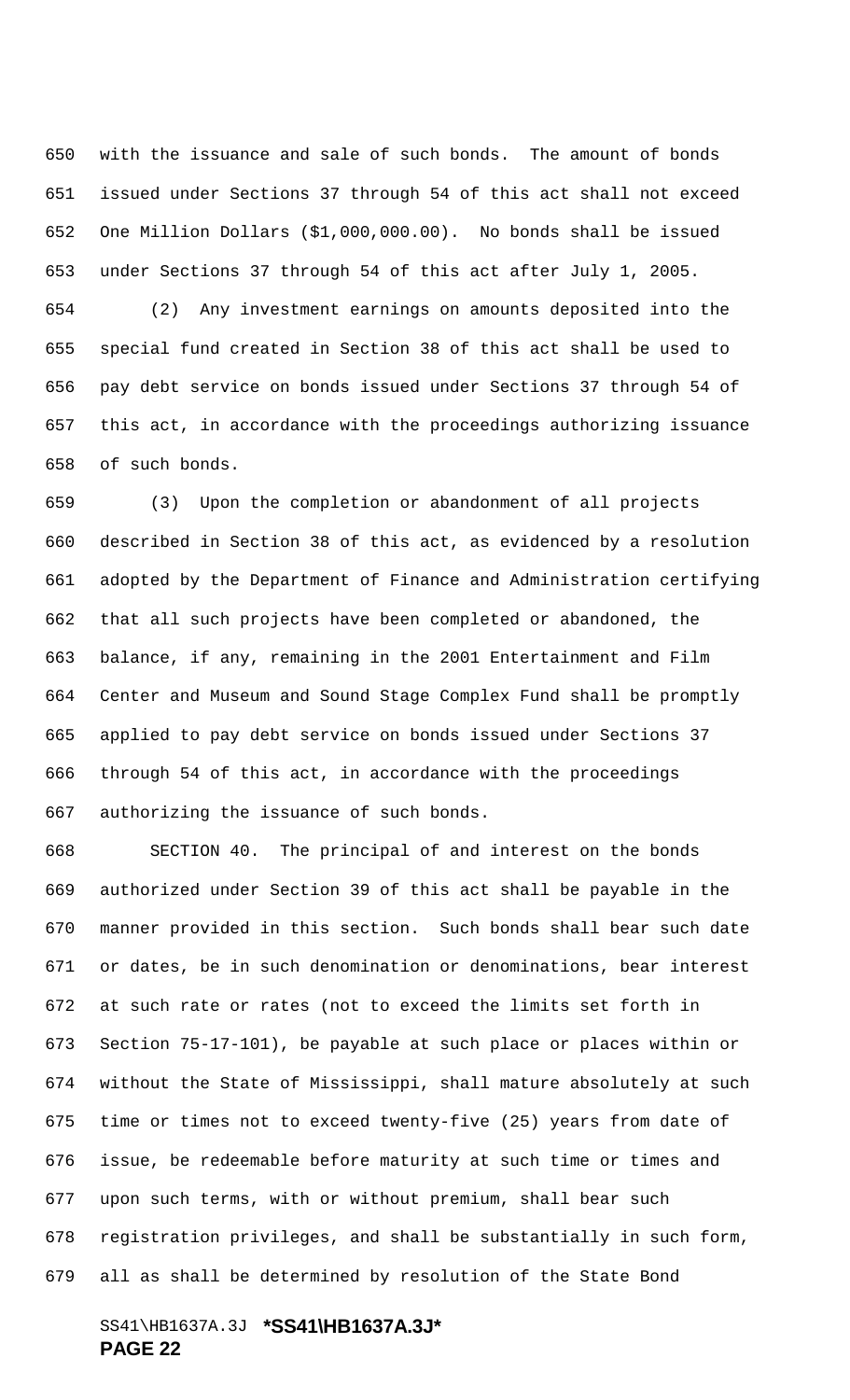Commission.

 SECTION 41. The bonds authorized by Section 39 of this act shall be signed by the Chairman of the State Bond Commission, or by his facsimile signature, and the official seal of the commission shall be affixed thereto, attested by the secretary of the commission. The interest coupons, if any, to be attached to such bonds may be executed by the facsimile signatures of such officers. Whenever any such bonds shall have been signed by the officials designated to sign the bonds who were in office at the time of such signing but who may have ceased to be such officers before the sale and delivery of such bonds, or who may not have been in office on the date such bonds may bear, the signatures of such officers upon such bonds and coupons shall nevertheless be valid and sufficient for all purposes and have the same effect as if the person so officially signing such bonds had remained in office until their delivery to the purchaser, or had been in office on the date such bonds may bear. However, notwithstanding anything herein to the contrary, such bonds may be issued as provided in the Registered Bond Act of the State of Mississippi. SECTION 42. All bonds and interest coupons issued under the provisions of Sections 37 through 54 of this act have all the

 qualities and incidents of negotiable instruments under the provisions of the Uniform Commercial Code, and in exercising the powers granted by Sections 37 through 54 of this act, the commission shall not be required to and need not comply with the provisions of the Uniform Commercial Code.

 SECTION 43. The commission shall act as the issuing agent for the bonds authorized under Section 39 of this act, prescribe the form of the bonds, advertise for and accept bids, issue and sell the bonds so authorized to be sold, pay all fees and costs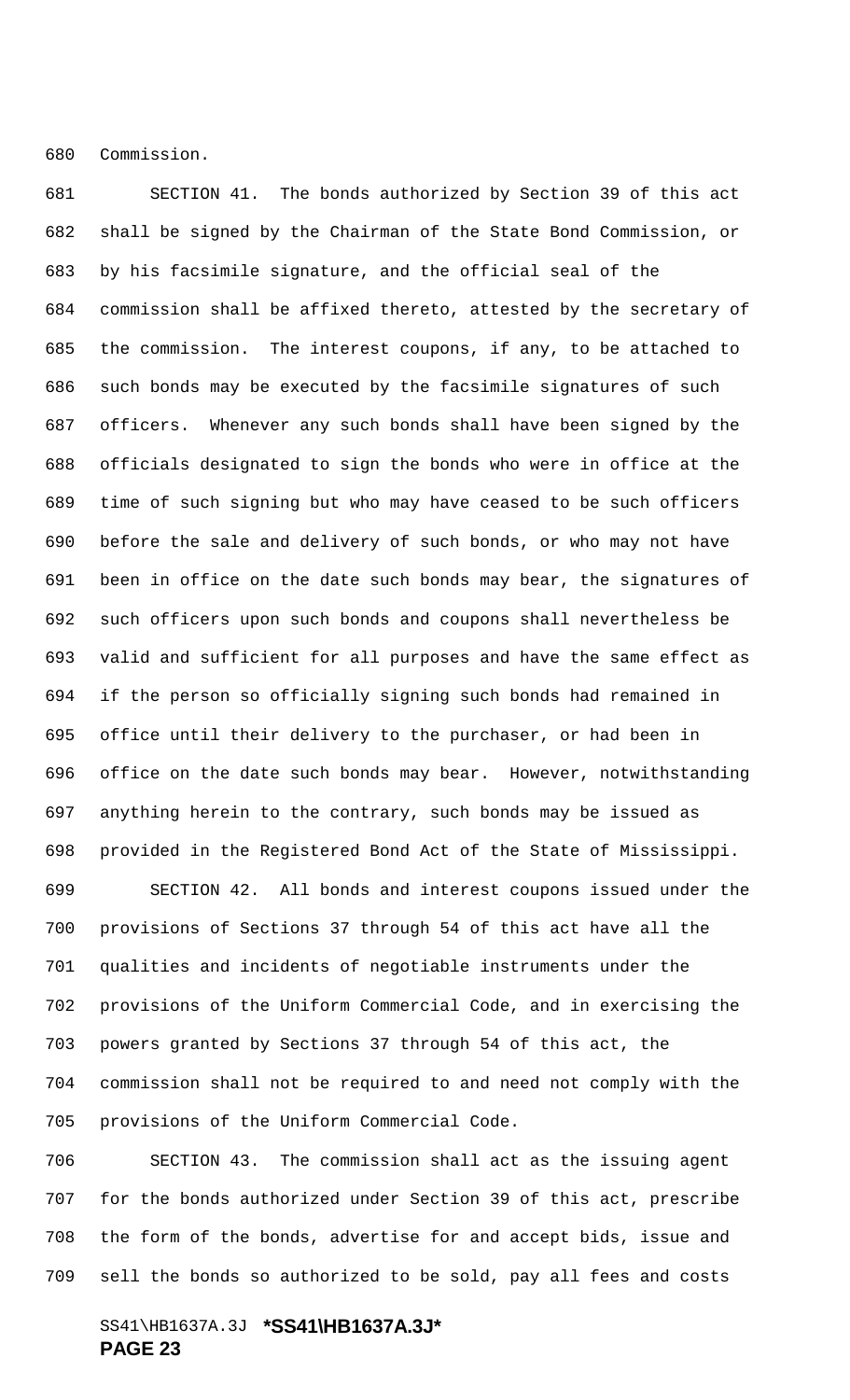incurred in such issuance and sale, and do any and all other things necessary and advisable in connection with the issuance and sale of such bonds. The commission is authorized and empowered to pay the costs that are incident to the sale, issuance and delivery of the bonds authorized under Sections 39 through 54 of this act from the proceeds derived from the sale of such bonds. The commission shall sell such bonds on sealed bids at public sale, and for such price as it may determine to be for the best interest of the State of Mississippi, but no such sale shall be made at a price less than par plus accrued interest to the date of delivery of the bonds to the purchaser. All interest accruing on such bonds so issued shall be payable semiannually or annually; however, the first interest payment may be for any period of not more than one (1) year.

 Notice of the sale of any such bond shall be published at least one (1) time, not less than ten (10) days before the date of sale, and shall be so published in one or more newspapers published or having a general circulation in the City of Jackson, Mississippi, and in one or more other newspapers or financial journals with a national circulation, to be selected by the commission.

 The commission, when issuing any bonds under the authority of Sections 37 through 54 of this act, may provide that bonds, at the option of the State of Mississippi, may be called in for payment and redemption at the call price named therein and accrued interest on such date or dates named therein.

 SECTION 44. The bonds issued under the provisions of Sections 37 through 54 of this act are general obligations of the State of Mississippi, and for the payment thereof the full faith and credit of the State of Mississippi is irrevocably pledged. If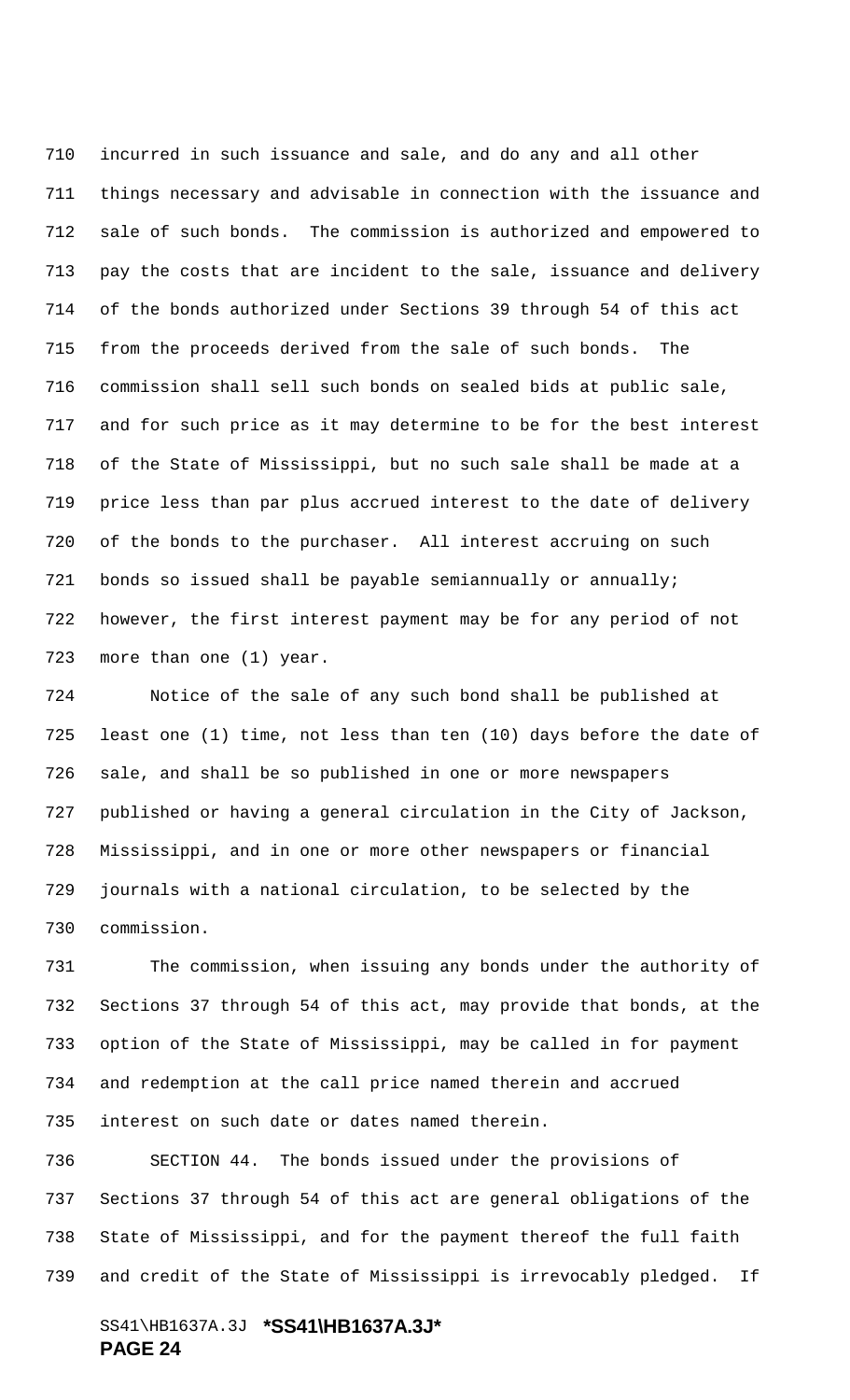the funds appropriated by the Legislature are insufficient to pay the principal of and the interest on such bonds as they become due, then the deficiency shall be paid by the State Treasurer from any funds in the State Treasury not otherwise appropriated. All such bonds shall contain recitals on their faces substantially covering the provisions of this section.

 SECTION 45. Upon the issuance and sale of bonds under the provisions of Sections 37 through 54 of this act, the commission shall transfer the proceeds of any such sale or sales to the special fund created in Section 38 of this act. The proceeds of such bonds shall be disbursed solely upon the order of the Department of Finance and Administration under such restrictions, if any, as may be contained in the resolution providing for the issuance of the bonds.

 SECTION 46. The bonds authorized under Sections 37 through 54 of this act may be issued without any other proceedings or the happening of any other conditions or things other than those proceedings, conditions and things which are specified or required by Sections 37 through 54 of this act. Any resolution providing for the issuance of bonds under the provisions of Sections 37 through 54 of this act shall become effective immediately upon its adoption by the commission, and any such resolution may be adopted at any regular or special meeting of the commission by a majority of its members.

 SECTION 47. The bonds authorized under the authority of Sections 37 through 54 of this act may be validated in the Chancery Court of the First Judicial District of Hinds County, Mississippi, in the manner and with the force and effect provided by Chapter 13, Title 31, Mississippi Code of 1972, for the validation of county, municipal, school district and other bonds.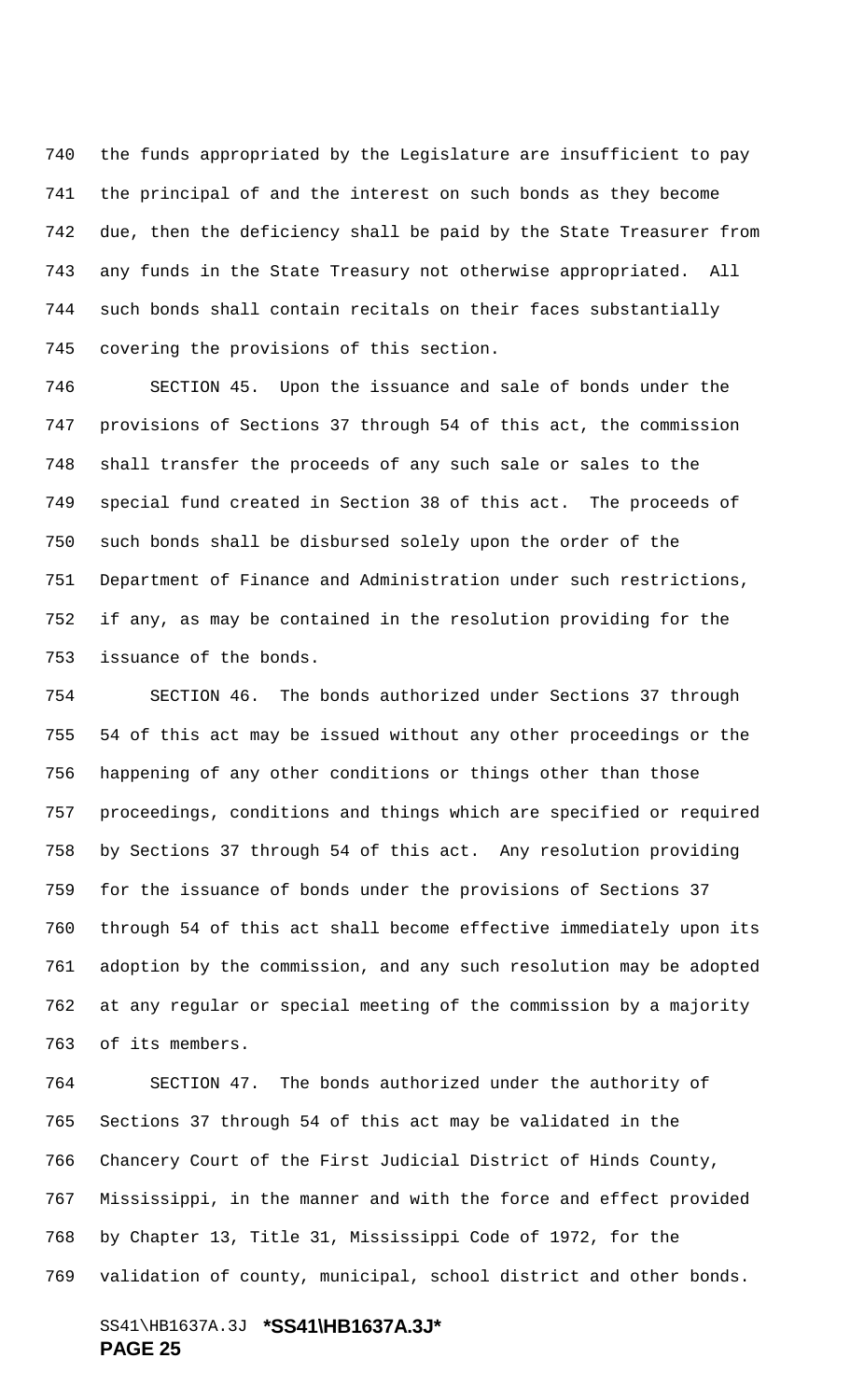770 The notice to taxpayers required by such statutes shall be published in a newspaper published or having a general circulation in the City of Jackson, Mississippi.

 SECTION 48. Any holder of bonds issued under the provisions of Sections 37 through 54 of this act or of any of the interest coupons pertaining thereto may, either at law or in equity, by suit, action, mandamus or other proceeding, protect and enforce any and all rights granted under Sections 37 through 54 of this act, or under such resolution, and may enforce and compel performance of all duties required by Sections 37 through 54 of this act to be performed, in order to provide for the payment of bonds and interest thereon.

 SECTION 49. All bonds issued under the provisions of Sections 37 through 54 of this act shall be legal investments for trustees and other fiduciaries, and for savings banks, trust companies and insurance companies organized under the laws of the State of Mississippi, and such bonds shall be legal securities which may be deposited with and shall be received by all public officers and bodies of this state and all municipalities and political subdivisions for the purpose of securing the deposit of public funds.

 SECTION 50. Bonds issued under the provisions of Sections 37 through 54 of this act and income therefrom shall be exempt from all taxation in the State of Mississippi.

 SECTION 51. The proceeds of the bonds issued under Sections 37 through 54 of this act shall be used solely for the purposes herein provided, including the costs incident to the issuance and sale of such bonds.

 SECTION 52. The State Treasurer is authorized, without further process of law, to certify to the Department of Finance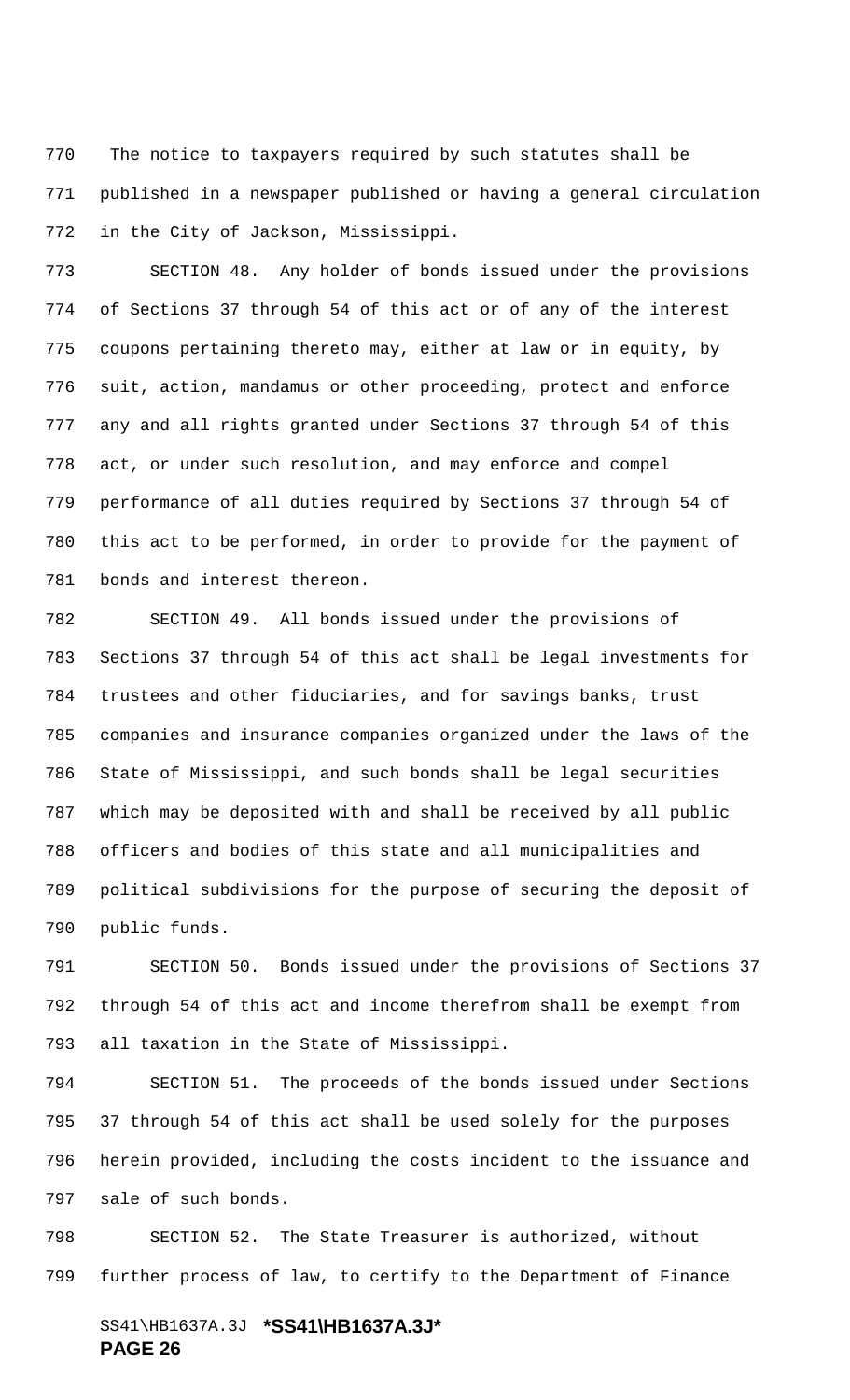and Administration the necessity for warrants, and the Department of Finance and Administration is authorized and directed to issue such warrants, in such amounts as may be necessary to pay when due the principal of, premium, if any, and interest on, or the accreted value of, all bonds issued under Sections 37 through 54 805 of this act; and the State Treasurer shall forward the necessary amount to the designated place or places of payment of such bonds in ample time to discharge such bonds, or the interest thereon, on the due dates thereof.

 SECTION 53. The Board of Trustees of the Department of Archives and History shall file a report on July 1, 2001, with the Department of Finance and Administration that describes in detail the progress that has been made in implementing the projects authorized by Sections 37 through 54 of this act. A report for each fiscal year shall be filed annually on July 1, until all funds required for the projects described in Sections 37 through 54 of this act have been expended.

 SECTION 54. Sections 37 through 54 of this act shall be deemed to be full and complete authority for the exercise of the powers herein granted, but Sections 37 through 54 of this act shall not be deemed to repeal or to be in derogation of any existing law of this state.

 SECTION 55. This act shall take effect and be in force from and after its passage.

**Further, amend by striking the title in its entirety and inserting in lieu thereof the following:**

 AN ACT TO CREATE THE MISSISSIPPI CULTURAL DEVELOPMENT ACT; TO 2CREATE A SPECIAL FUND IN THE STATE TREASURY TO BE DESIGNATED AS 3THE "BUILDING FUND FOR THE ARTS"; TO AUTHORIZE MONEY FROM ANY 4SOURCE TO BE DEPOSITED INTO THE FUND; TO PROVIDE THAT MONEY 5DEPOSITED INTO THE FUND SHALL BE DISBURSED, IN THE DISCRETION OF 6THE MISSISSIPPI ARTS COMMISSION, TO PROVIDE GRANTS TO NONPROFIT